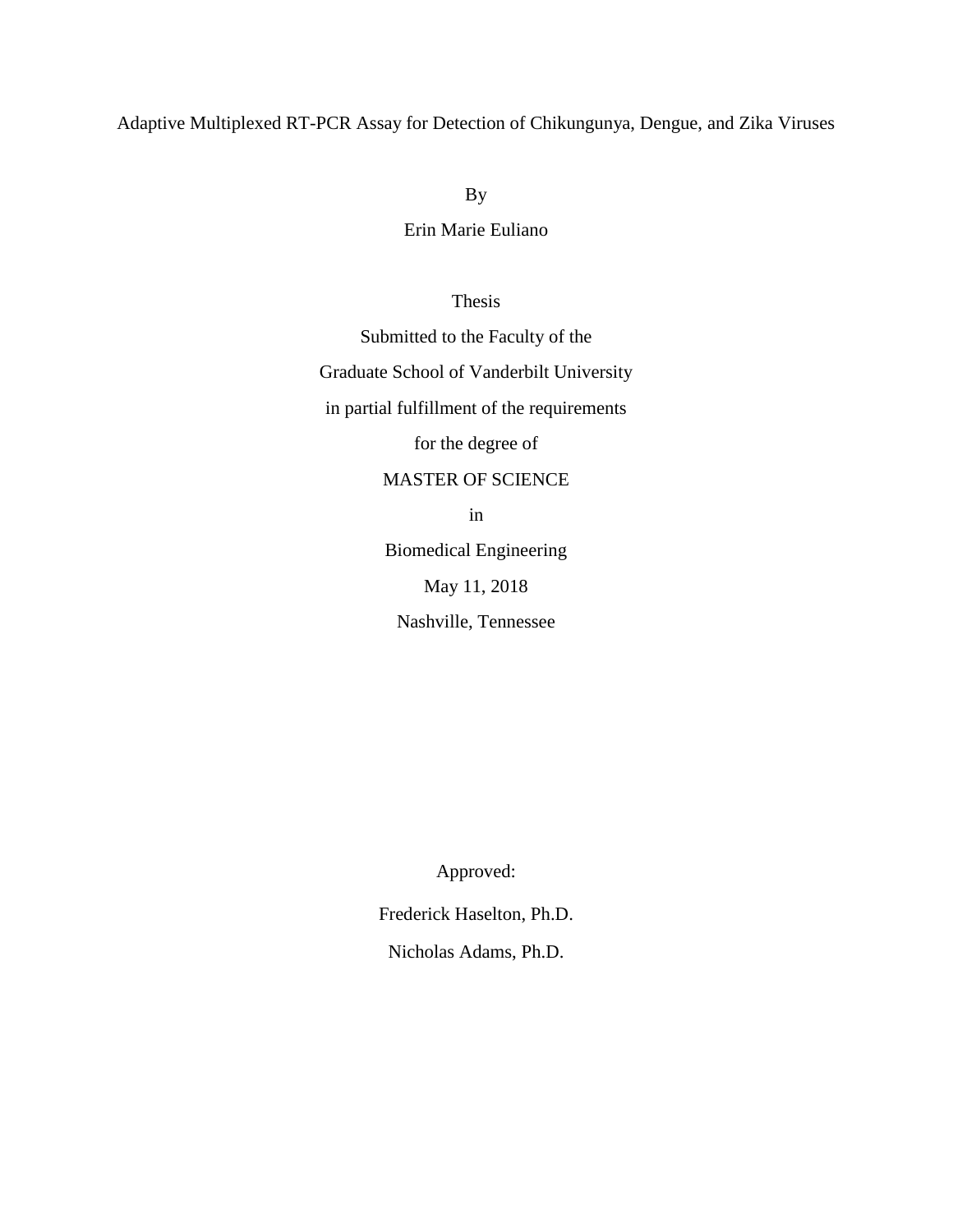#### ACKNOWLEDGMENTS

<span id="page-1-0"></span>Thank you to Dr. Rick Haselton and Dr. Nick Adams for your unwavering support over the last few years – it has meant the world to me. Thank you to Dr. Bill Gabella for teaching me LabVIEW and keeping me company in the lonely Adaptive PCR room, even with your weird music. Thank you to Megan Pask for your organization and endless knowledge and kindness – you have made my time here much easier. Thank you to all other members of the Haselton Lab for all your help and friendship.

Thank you to my family and friends for supporting me through these crazy two years. Suite 1303 (actual and honorary residents) – you keep me sane. Thank you for putting up with me. Niki and Leah, I adore you. Mom, Dad, Matt, and Catherine – you're the best. I love you.

Last but certainly not least, I would like to thank my Savior Jesus Christ, without whom none of this work would have been possible.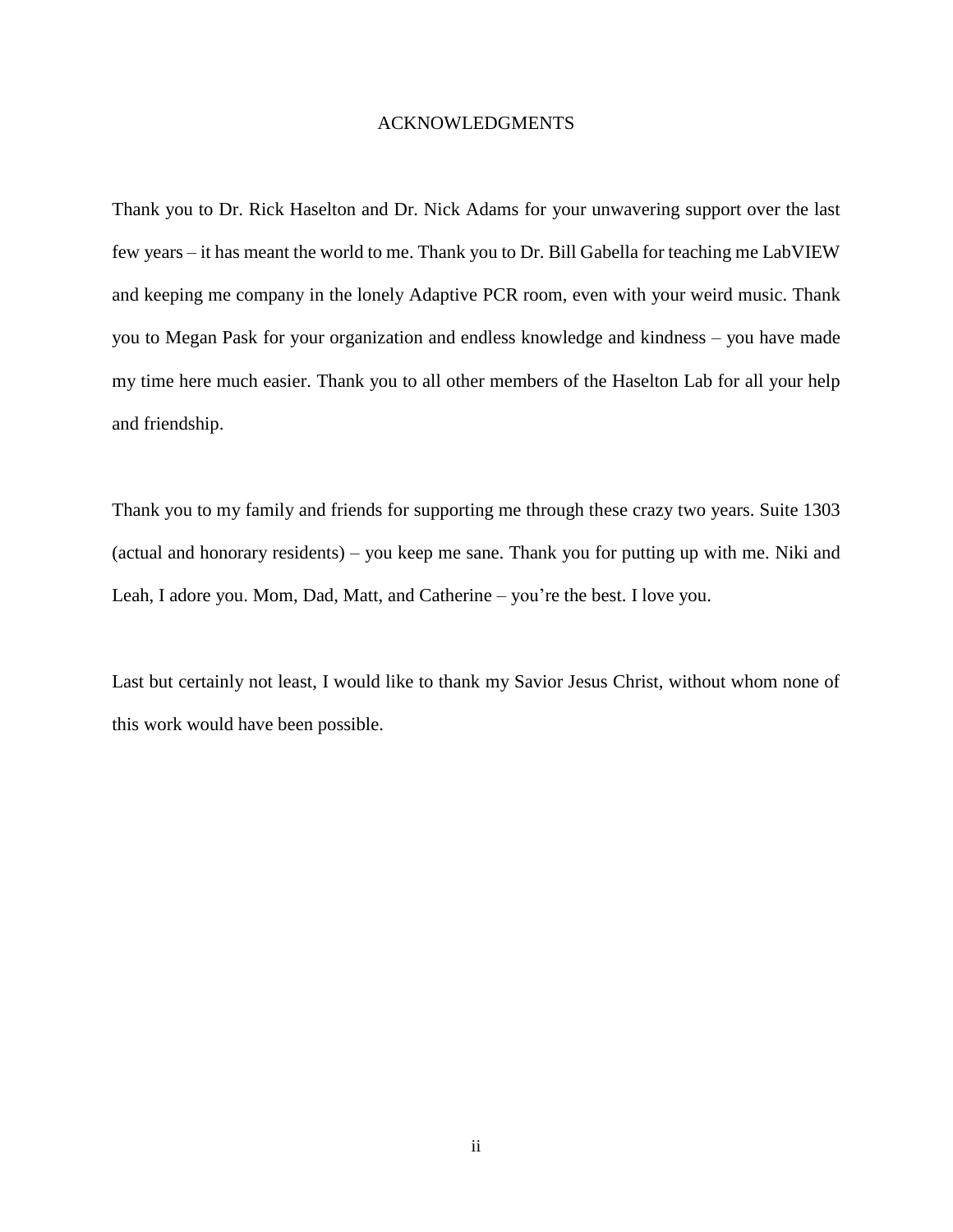## TABLE OF CONTENTS

# Chapter

| 1.1 |                                                                                    |  |  |  |  |
|-----|------------------------------------------------------------------------------------|--|--|--|--|
| 1.2 | Current Diagnostic Techniques Do Not Address the Needs in Low Resource Settings 2  |  |  |  |  |
| 1.3 | Diagnostics Based on Polymerase Chain Reaction Require a Controlled Environment. 4 |  |  |  |  |
| 1.4 |                                                                                    |  |  |  |  |
| 1.5 |                                                                                    |  |  |  |  |
|     |                                                                                    |  |  |  |  |
| 2.1 |                                                                                    |  |  |  |  |
| 2.2 |                                                                                    |  |  |  |  |
| 2.3 |                                                                                    |  |  |  |  |
| 2.4 |                                                                                    |  |  |  |  |
| 2.5 |                                                                                    |  |  |  |  |
|     |                                                                                    |  |  |  |  |
| 3.1 |                                                                                    |  |  |  |  |
| 3.2 |                                                                                    |  |  |  |  |
| 3.3 |                                                                                    |  |  |  |  |
| 3.4 |                                                                                    |  |  |  |  |
|     |                                                                                    |  |  |  |  |
|     |                                                                                    |  |  |  |  |
| 5.1 |                                                                                    |  |  |  |  |
| 5.2 |                                                                                    |  |  |  |  |
| 5.3 |                                                                                    |  |  |  |  |
| 5.4 |                                                                                    |  |  |  |  |
|     |                                                                                    |  |  |  |  |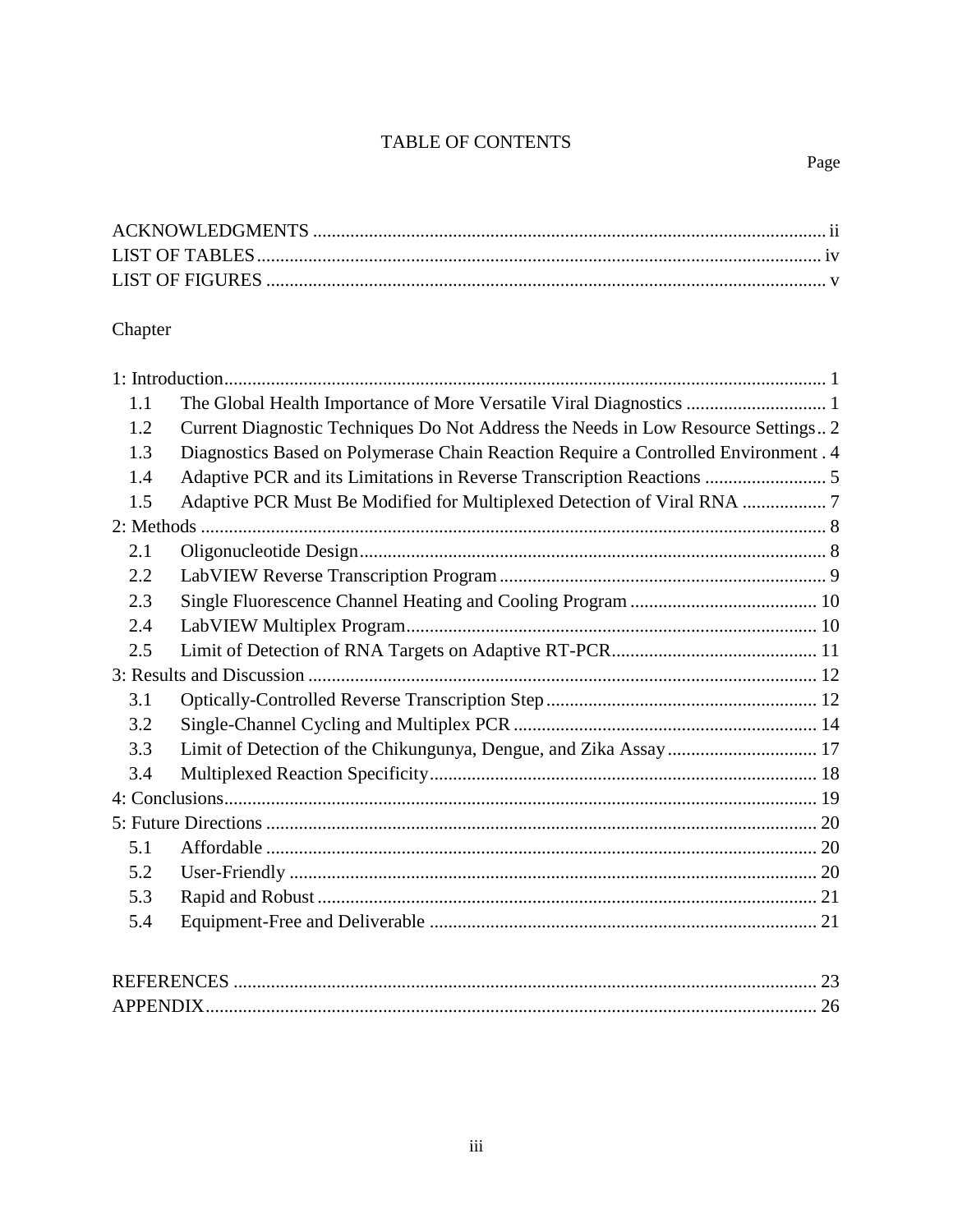## LIST OF TABLES

<span id="page-3-1"></span><span id="page-3-0"></span>

| Table | Page |
|-------|------|
|       |      |
|       |      |
|       |      |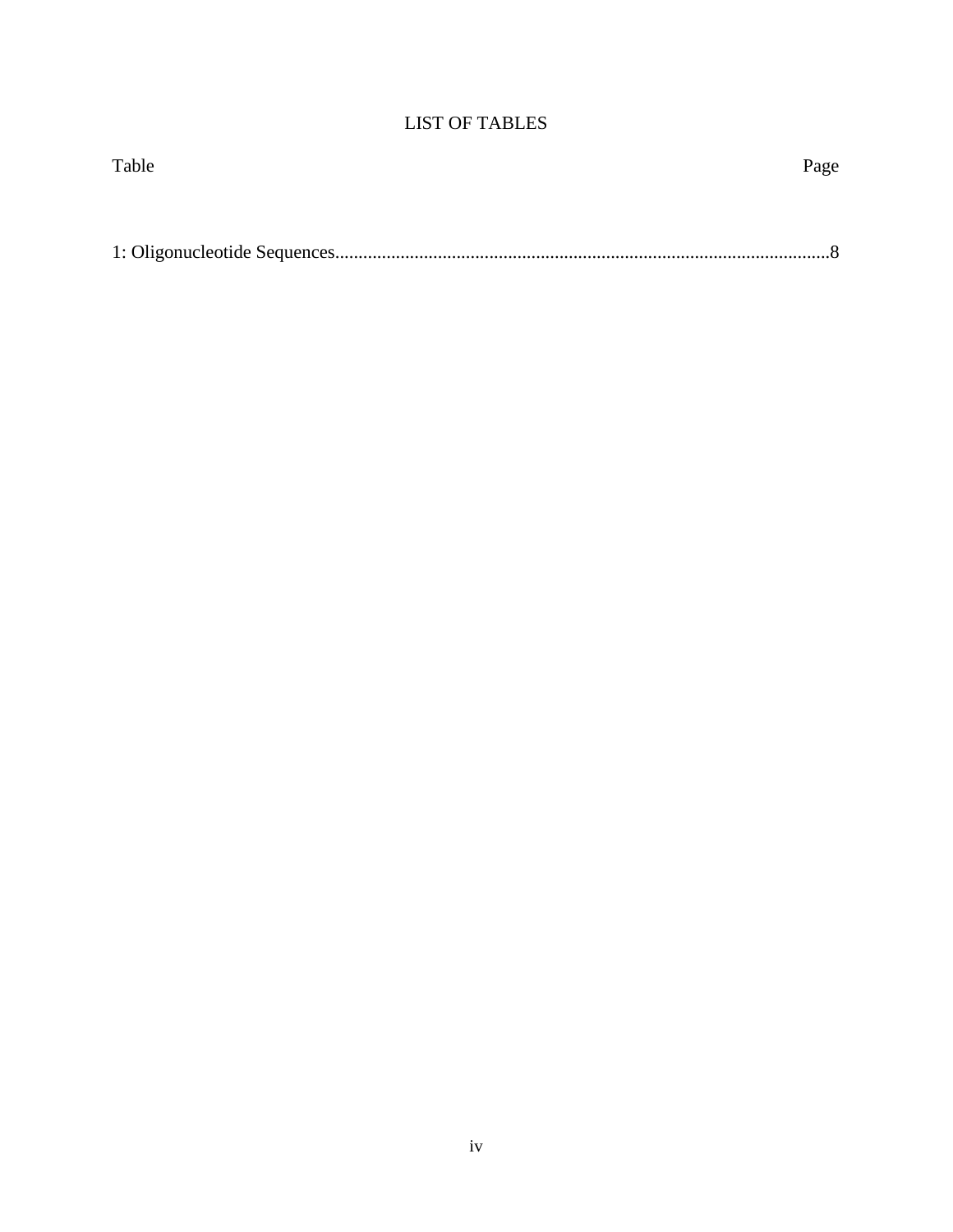## LIST OF FIGURES

| Figure                                                                         | Page |
|--------------------------------------------------------------------------------|------|
|                                                                                |      |
|                                                                                |      |
|                                                                                |      |
|                                                                                |      |
|                                                                                |      |
| 5: Fluorescence as a Function of Time for Double- vs. Single-Channel Cycling15 |      |
|                                                                                |      |
|                                                                                |      |
|                                                                                |      |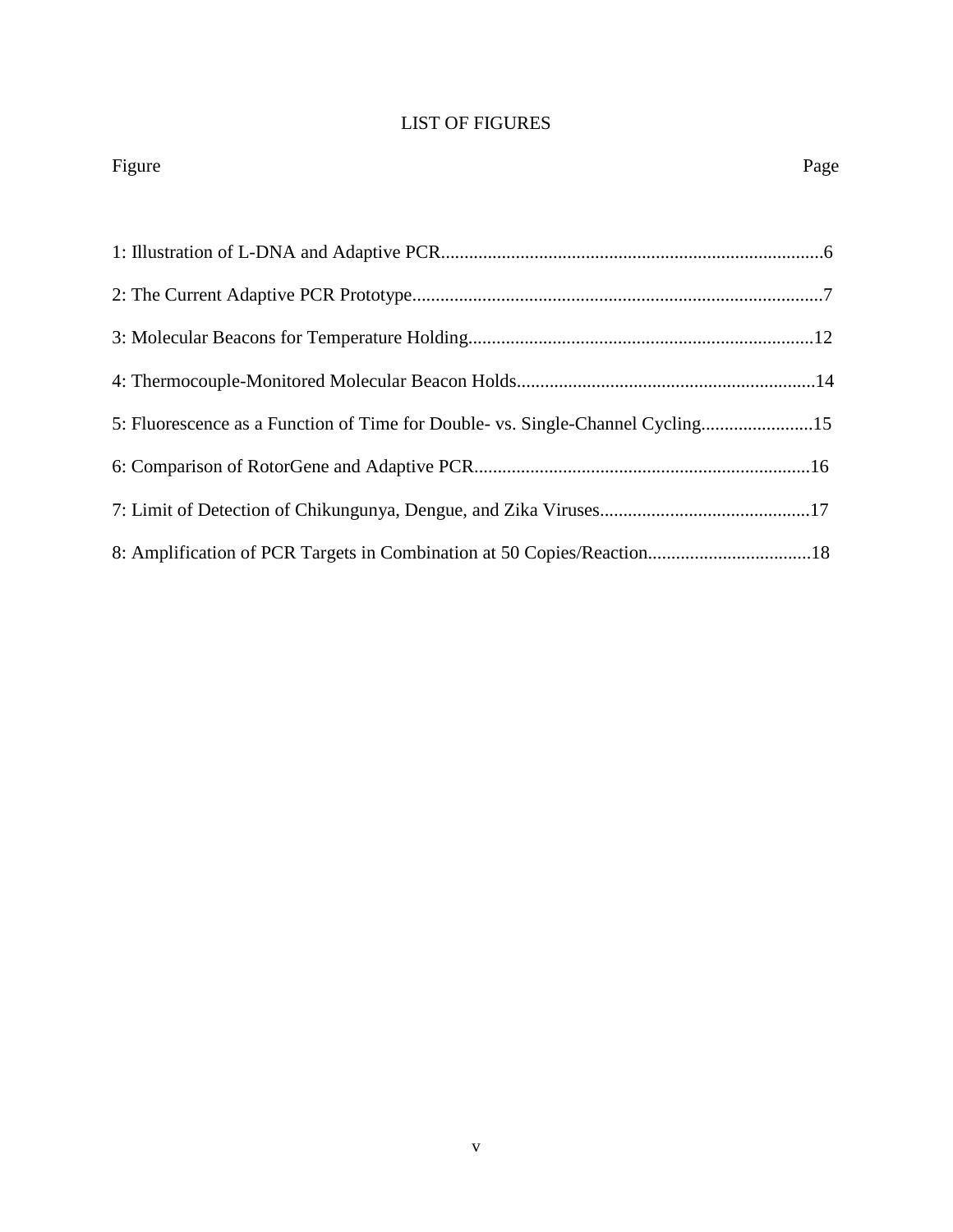#### 1: INTRODUCTION

#### <span id="page-5-1"></span><span id="page-5-0"></span>*1.1 The Global Health Importance of More Versatile Viral Diagnostics*

Mosquito-borne viruses kill approximately 725,000 people per year as estimated by the World Health Organization (WHO), making mosquitoes the deadliest animal in the world. The *Aedes aegypti* mosquito in particular can transmit dengue, Zika, and chikungunya viruses, among others. All three can express as fever, muscular pain, conjunctivitis, and headache, but each can be accompanied by a different long-term consequence. Dengue fever can lead to life-threatening Dengue Shock or Dengue Hemorrhagic Fever, chikungunya has been associated with persistent arthritis, and Zika virus has been the subject of recent serious health concerns as it has been linked to microcephaly when an expectant mother is infected during the first trimester (1-8).

If someone who lives in or has recently visited an area where these viruses are endemic presents with symptoms like those mentioned above, the Centers for Disease Control and Prevention (CDC) and the WHO recommend informing their primary care physician and treating the symptoms (2-4, 6). In the absence of a confirmed diagnosis, the patient is instructed to get plenty of rest and drink fluids to prevent dehydration but is strictly warned against taking ibuprofen or other non-steroidal anti-inflammatory drugs (NSAIDs) until a dengue infection has been ruled out. NSAIDs interfere with the function of platelets, increasing the risk of uncontrolled bleeding; dengue infections cause a very low platelet count which, when combined with NSAIDs, greatly increases the risk of excessive bleeding or shock (9). Dengue Hemorrhagic Fever (DHF) and Dengue Shock Syndrome (DSS) can both be fatal, and no specific therapy exists, but a health care provider can use fluid replacement therapy if the patient is diagnosed and hospitalized early (2). In contrast, the symptoms of those with chikungunya tend to resolve after a week, although joint pain can persist (6). Zika symptoms are similarly mild and resolve fairly quickly, although if the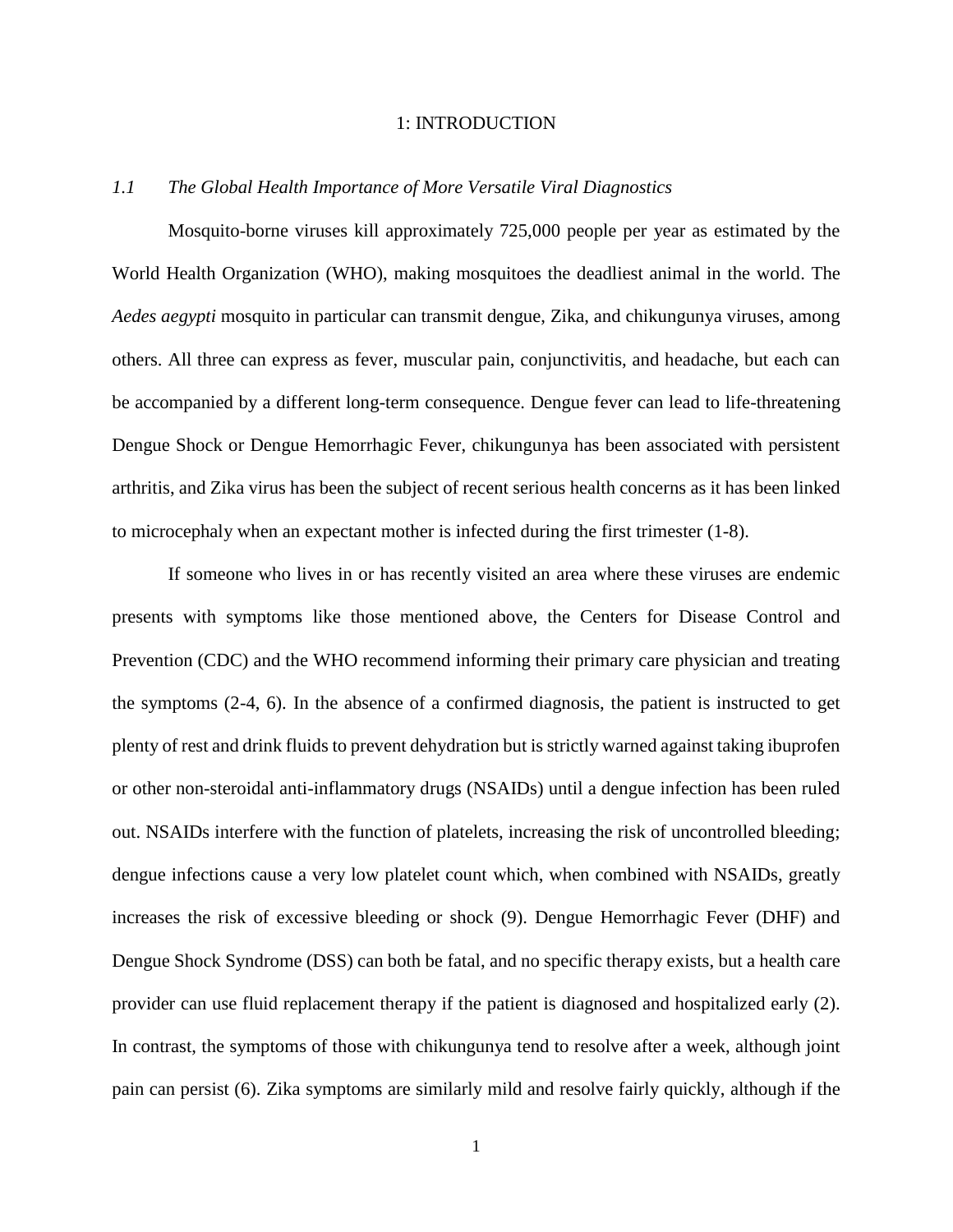patient is a woman of child-bearing age, she should be tested immediately, as it has been heavily connected to microcephaly, a fatal birth defect (4). There have been cases reported in several countries of co-infections with chikungunya and dengue virus in the same patient (10); what is believed to be the first case of simultaneous infection with all three viruses was reported in Colombia in 2016 (11). Without diagnostic tools to identify which virus has infected a patient, proper treatment or patient management cannot be administered, increasing the risk of adverse outcomes.

While molecular methods of detecting infection by specific viruses have been in use for years (12), these techniques have not been utilized to their full potential in the developing world. Clinics in these low-resource settings have little-to-no laboratory support, precluding the use of high end diagnostics. In this void, clinical diagnoses are most commonly determined based on symptoms; such analyses, however, can be unreliable and nonspecific, as many viral and bacterial infections present very similarly. This causes confusion in symptom-based diagnostics and can result in increased mortality (13). Undiagnosed and untreated communicable diseases continue to be transmitted to others, making it much more difficult to contain outbreaks (14). Additionally, many illnesses and deaths in resource-limited areas go uninvestigated, so the full burden of individual diseases remains unknown.

## <span id="page-6-0"></span>*1.2 Current Diagnostic Techniques Do Not Address the Needs in Low Resource Settings*

Many devices developed to perform well in central laboratories are not well-suited for point-of-care clinics. According to the WHO, a diagnostic for use at the point-of-care in lowresource regions of the world must be affordable, sensitive, specific, user-friendly, rapid and robust, equipment-free, and deliverable to end users, abbreviated as "ASSURED" (15). There are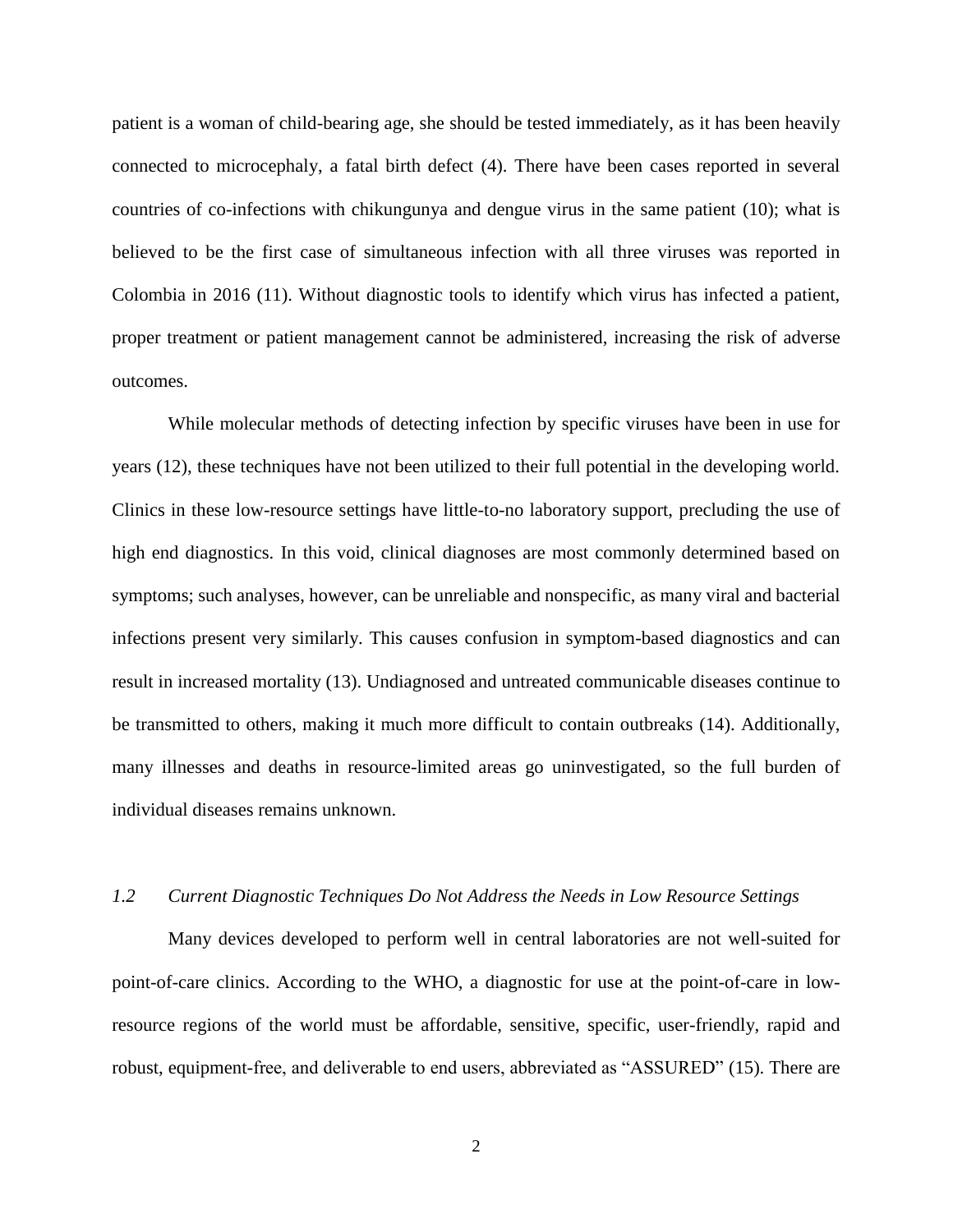often tradeoffs between these criteria that must be mediated depending on the target users, e.g. increased speed may decrease affordability or improved portability may decrease sensitivity.

The primary methods of diagnosis for Zika recommended by the CDC are a test for detecting antibodies against Zika and a test for detecting Zika virus nucleic acids in the patient's blood or urine (16). Antibodies are formed as the body attempts to fight off a virus in the days and weeks after infection, making the former method less useful for early-stage detection. Viral nucleic acid sequences can be found in the patient during infection, making this method much more successful. Specific RNA or DNA fragments are detected through nucleic acid amplification by producing enough copies of the sequence that it is distinguishable from the background. All amplification techniques have a lower limit of nucleic acid concentration at which they produce results; for optimal virus detection, this limit should be lower than the normal amount of virus present in a patient sample, or the viral load.

A group in Thailand found that the median viral load of symptomatic chikungunya patients was on the order of 100 RNA copies per  $\mu$ L of patient sample, such as blood or urine, while asymptomatic patients showed loads on the order of 1 RNA copy per µL (7). A "very low viral load" for dengue virus, meanwhile, was considered to be 1 RNA copy per  $\mu$ L by the Bernhard Nocht Institute for Tropical Medicine in Hamburg, Germany (17). According to the WHO, the average viral load in a review of several studies on Zika infections is on the order of 10 RNA copies per  $\mu$ L in blood and 1 RNA copy per  $\mu$ L in serum (18).

Nucleic acid amplification (NAA) is considered to be the most specific and sensitive method for detecting viral infection, but the reaction requires precise conditions and laboratory training. Attempts have been made to develop an NAA device that meets the ASSURED criteria, but to date none have been successful (19). For example, the GeneXpert (Cepheid Inc. Sunnyvale,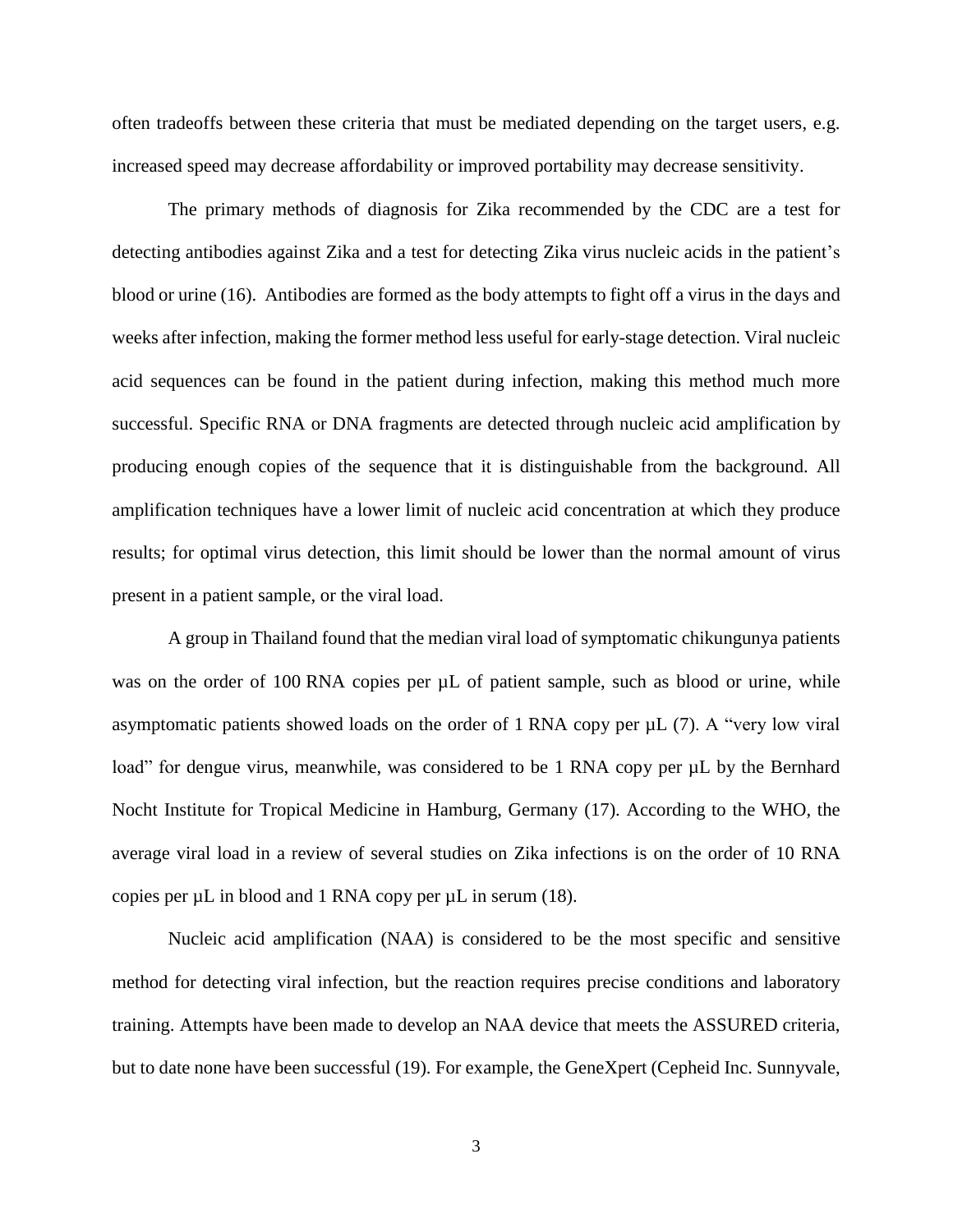CA, USA) uses NAA and a sample prep cassette to purify and detect tuberculosis DNA from a sputum sample. While early testing showed that it could be very effective in the developing world, tests in tropical regions report high failure rates due to high ambient temperatures, erratic power supplies, and dust entering the system (20).

#### <span id="page-8-0"></span>*1.3 Diagnostics Based on Polymerase Chain Reaction Require a Controlled Environment*

The Polymerase Chain Reaction (PCR), a Nobel Prize-winning development by Kary Mullis (21), is the exponential amplification of double-stranded DNA by cycling between an optimized hot temperature and cooler temperature. As the system heats up, the double-stranded DNA melts apart into two complementary strands; as it cools, primers anneal on these strands, allowing DNA polymerase to bind and begin creating a new complementary strand with dNTPs (deoxyribonucleotide triphosphates, building blocks of DNA) present in the reaction. Therefore, the number of copies of the DNA target in the reaction doubles every cycle, creating exponential amplification. Because these primers are specific to the DNA sequence for which the assay is testing, amplification will only occur if that sequence is present in the reaction.

Successful amplification was originally determined through gel electrophoresis by looking for DNA fragments of the correct size. The first real-time quantitative PCR instruments and assays were developed in 1996 using either dyes such as SYBR Green that fluoresce when bound to double-stranded DNA or fluorophore-labelled probes to quantify the amount of DNA template present in the reaction without requiring post-PCR sample handling (22). This method both decreases the time required and improves the specificity of the assay, as the probe must bind to a specific sequence within the target amplicon to fluoresce. The previously-mentioned GeneXpert device is based on this method.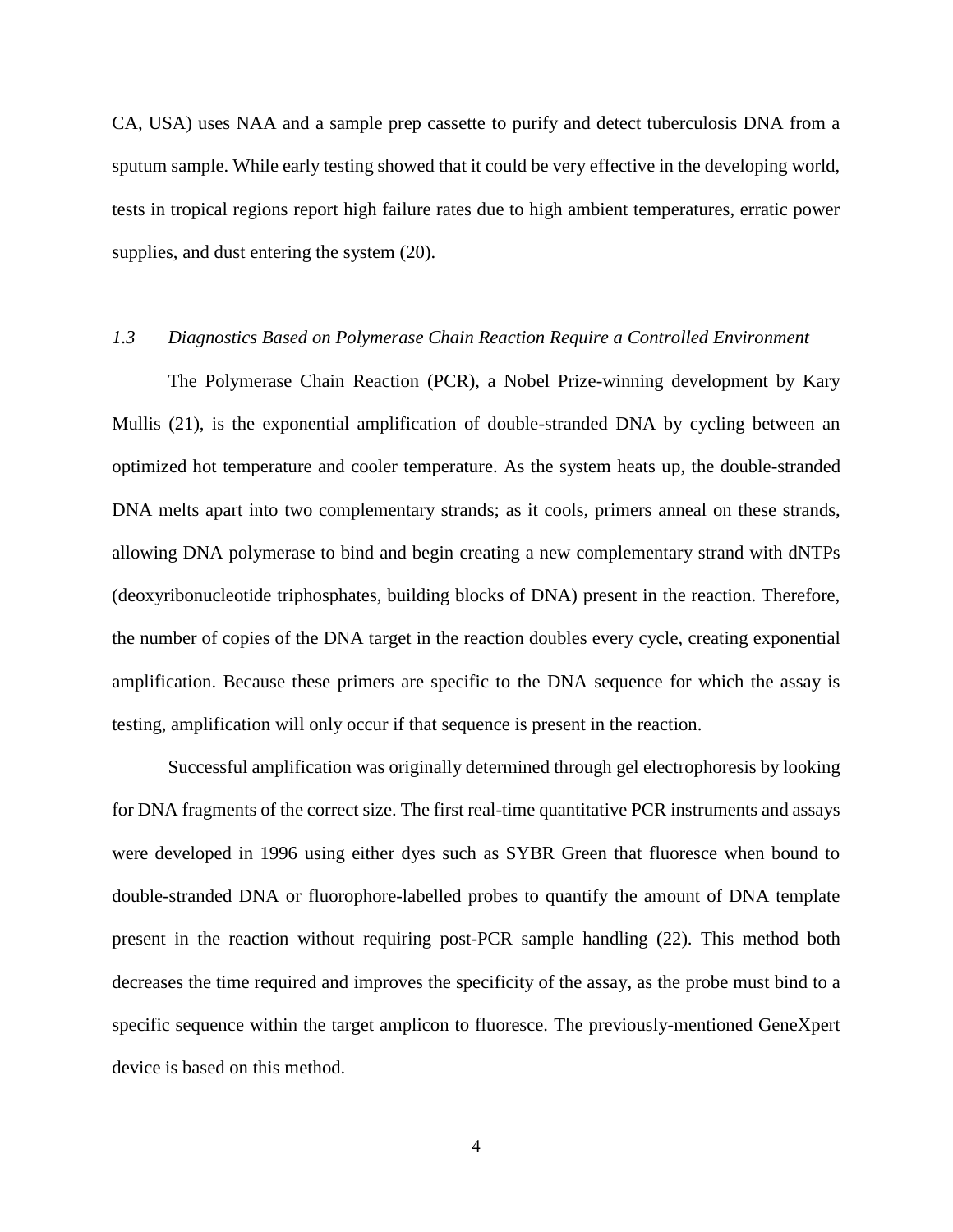Quantitative PCR works well with viruses that store their genetic code as DNA, such as chickenpox and herpes, but not for those with RNA, like dengue, Zika, and chikungunya. RNA must be reverse-transcribed into the complementary DNA strand (cDNA) to be amplified by PCR. Reverse Transcriptase, also a Nobel Prize-winning development, was found within RNA tumor viruses, or viruses that can cause cancer, and was commercialized and employed to convert RNA into complementary DNA (cDNA) during a short hold time at a specific temperature (23). Most standard-model PCR machines can be programmed to include a reverse transcription (RT) step before thermal cycling, but without availability of these machines in the developing world, this high-capability diagnostic technique is unavailable.

Current PCR machines depend entirely on accurate control of the temperature of the reaction over long periods of time. Precise temperature control is crucial for achieving the conditions required to melt double stranded DNA or anneal primers to target strands; without this control, amplification could be prevented despite presence of the target sequence. In programming PCR machines, technicians assume the double- or single-stranded state of the nucleic acids at specific temperatures. Contaminants in the reaction, such as ethanol used in extraction procedures, human serum, and salts found in urine, can alter that state. The requirements of consistent machine calibration and laboratory-purified samples preclude the widespread use of PCR in the developing world, where a simple and robust PCR technology would be highly beneficial.

#### <span id="page-9-0"></span>*1.4 Adaptive PCR and its Limitations in Reverse Transcription Reactions*

In order to combat the difficulties in PCR diagnostics at the point-of-care mentioned above, we have created a real-time PCR technique that does not require direct temperature sensing or optimization (24). Instead of heating and cooling the sample to optimized temperature points and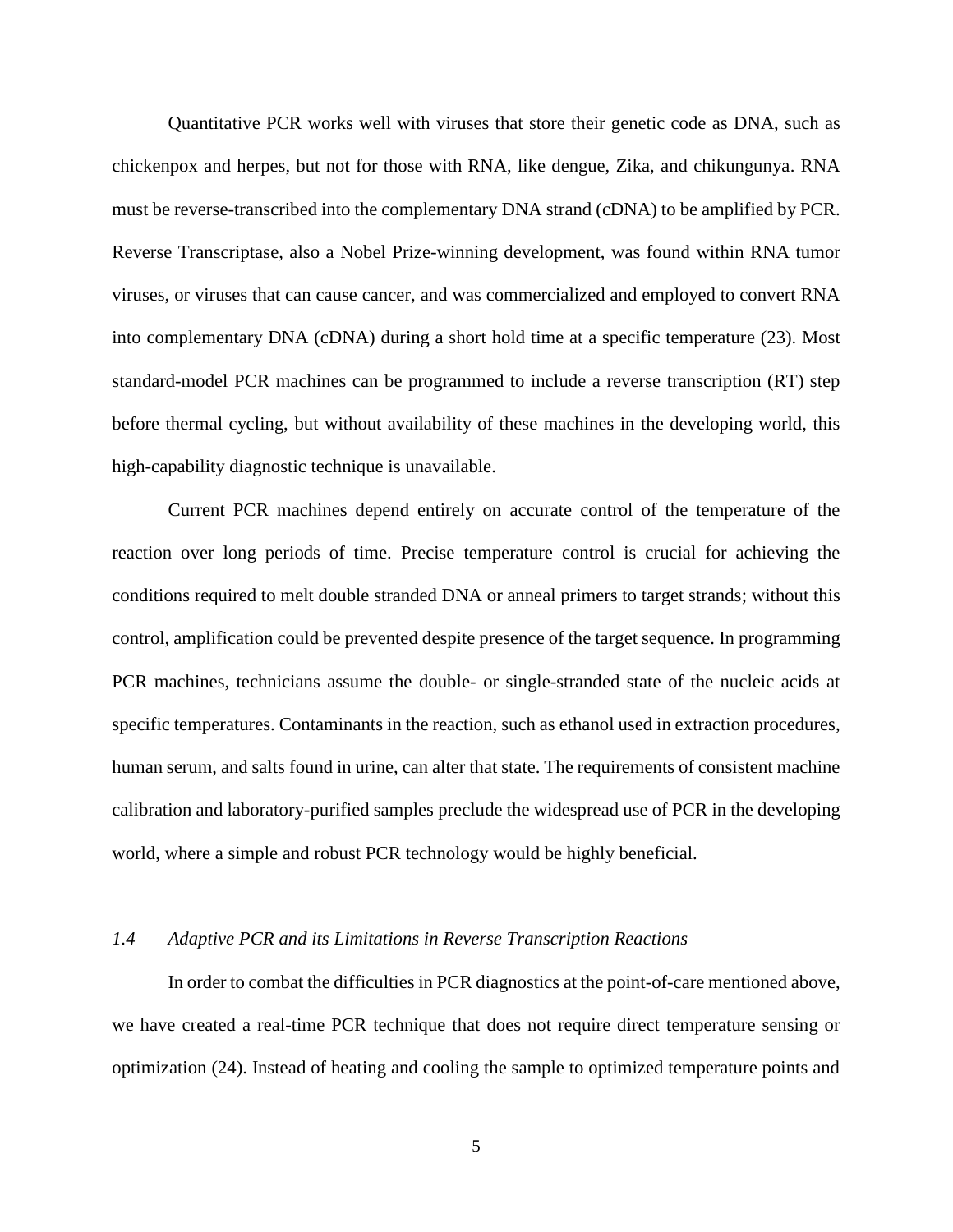

<span id="page-10-0"></span>*Figure 1: Illustration of L-DNA and Adaptive PCR.* **(A)** Left-handed DNA is the enantiomer, or mirror image, of right-handed D-DNA. **(B)** Control of Adaptive PCR through L-DNA monitoring. During heating (yellow), the HEX channel is used to monitor the template strand melting. During cooling (red), the Texas Red channel is used to monitor annealing of the primers. From Adams, et al. (24).

assuming the state of the DNA, Adaptive PCR infers the state of the oligonucleotide molecules instantaneously using left-handed DNA, or L-DNA. L-DNA is the enantiomer of naturallyoccurring D-DNA (**[Figure 1A](#page-10-0)**); it does not occur naturally and does not interact with its righthanded counterpart or with DNA polymerase (25, 26). In this approach, the addition of fluorescently-labelled strands of L-DNA that correspond to the primers used to amplify the D-DNA target allow the melting and annealing states of the DNA to be monitored (**[Figure 1B](#page-10-0)**). We refer to these L-DNA strands as L-DNA melt indicator probes and L-DNA primer anneal indicator probes.

In the first iteration of Adaptive PCR (24), the L-DNA probes were designed to be identical to the primer and target sequences for *Mycobacterium tuberculosis* used in the assay. The melt probe was designed with the long target sequence with the HEX fluorophore conjugated to the 5' end; a reverse version of this probe was designed with a 3' Black Hole Quencher (BHQ) dye to suppress the HEX signal when the two are bound. The anneal probe used the primer sequence from the assay with a Texas Red fluorophore conjugated to the 5' end; when this primer annealed to the reverse target, the BHQ quenches the Texas Red, causing a decrease in fluorescence. The Texas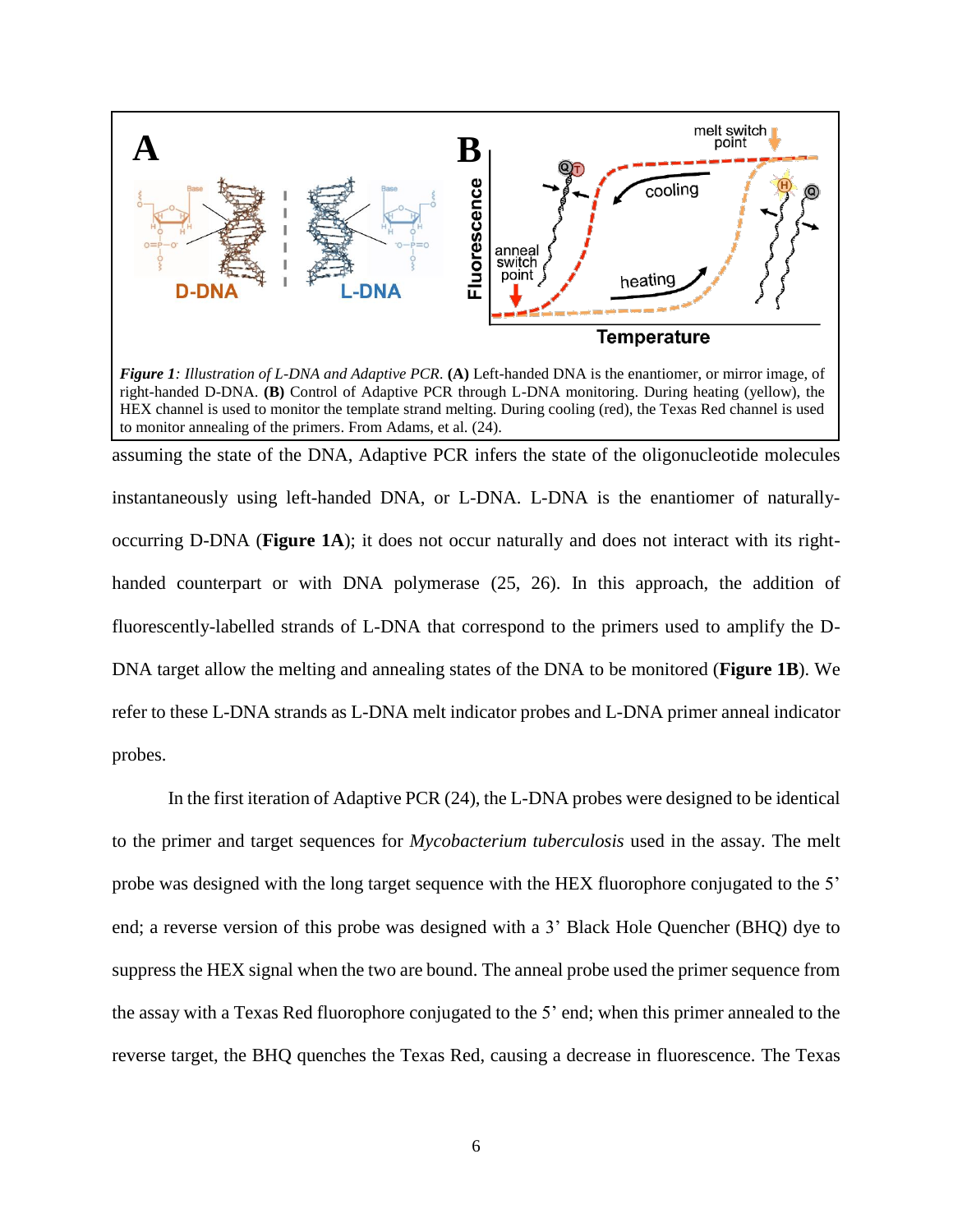Red anneal probe and the BHQ target probe were added to the reactions at 100 nM with 20 nM of the HEX melt probe.

A fluorescence detector is used to monitor the L-DNA melt and anneal indicators in the reaction, which then communicates through a LabVIEW program to a heating element (**[Figure 2](#page-11-1)**). By controlling the reaction

<span id="page-11-1"></span>

*Figure 2: The Current Adaptive PCR Prototype.* The optical device (Qiagen ESELog) emits and detects fluorescence signal and communicates with LabVIEW via USB connection. The heater and fan are connected through a relay circuit and can be cycled on and off by the program based on the signal received from the optics. Further detail can be found in Adams, et al. 2016 (24).

based on the actual state of the DNA, Adaptive PCR achieves optimum thermal cycling even if the sample contains unexpected background contaminants.

#### <span id="page-11-0"></span>*1.5 Adaptive PCR Must Be Modified for Multiplexed Detection of Viral RNA*

To address the needs of RNA virus diagnostics, there are several modifications that must be made to Adaptive PCR. In the first iteration (24), the system was designed to monitor the annealing and melting steps of a PCR reaction and did not incorporate the reverse transcription step required for RNA detection. The system also did not have the capability to do multiplex nucleic acid target identification. Reverse transcription requires some form of temperature monitoring for the 10-minute temperature hold time, and multiplexing targets requires additional fluorescence channels and compatible assay designs. Incorporating an optics-based method for reverse transcription temperature control, creating a method for incorporating multiple fluorescence channels, and developing compatible primer and probe designs for multiplexed reactions is the basis of this report and has resulted in the production of a robust device for detecting and differentiating three RNA viruses in a single reaction tube.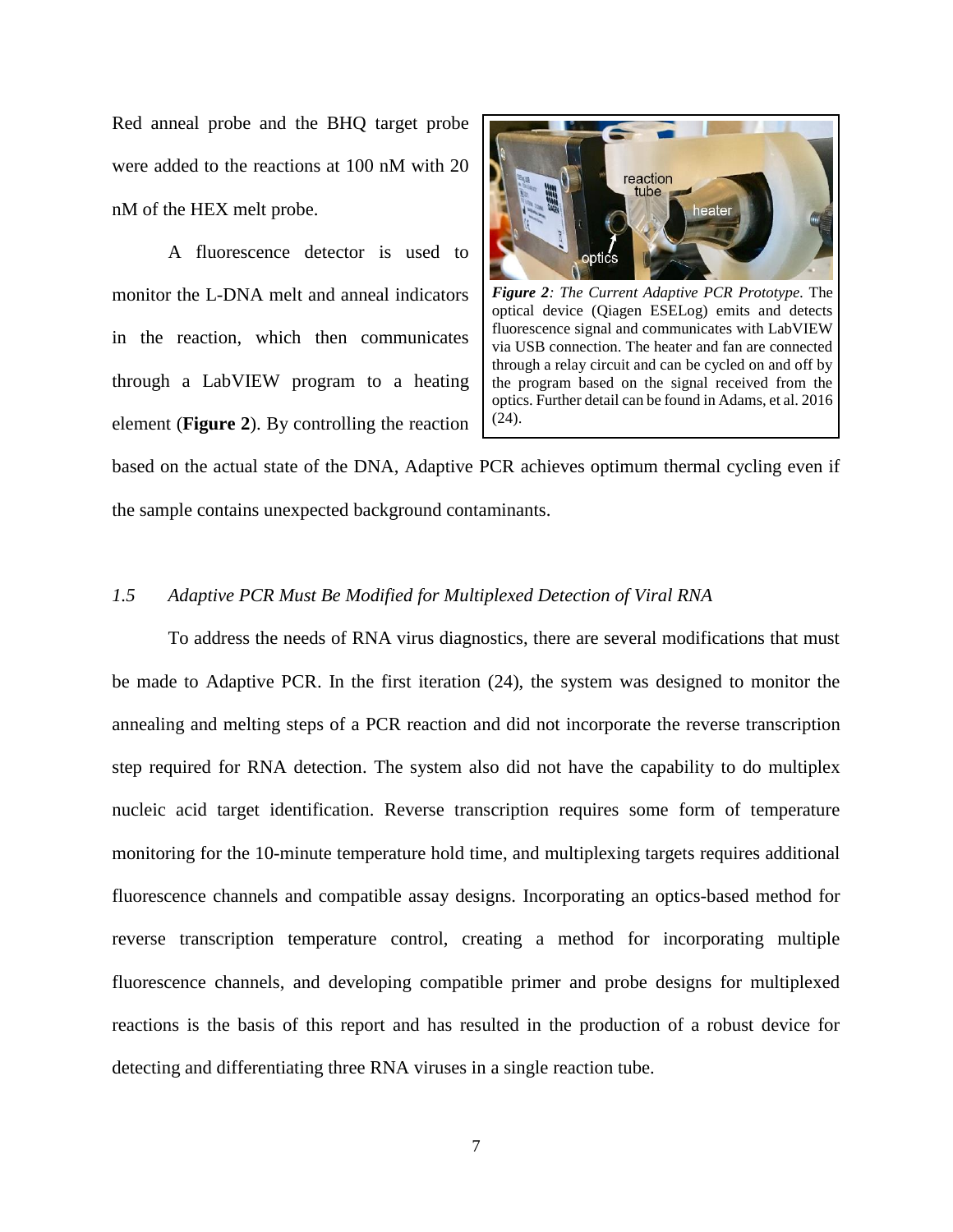## 2: METHODS

## <span id="page-12-1"></span><span id="page-12-0"></span>*2.1 Oligonucleotide Design*

Purified genomic Zika RNA (prod. no. VR-1838DQ™) and synthetic RNA genomes for chikungunya (prod. no. VR-3246SD™) and dengue (prod. no. VR-3228SD™) were purchased from the American Type Culture Collection (ATCC). Primers and hydrolysis probe sequences for each were identified from previous studies and purchased from Integrated DNA Technologies (**[Table 1](#page-12-2)**). The dengue sequences were selected based on ATCC recommendation, which directly references an assay published by the CDC (27). The Zika sequences are also from CDC documentation (28). The chikungunya primer and probe sequences were also recommended by ATCC for the genomic RNA we purchased from them (Note: ATCC attributes the sequences to the Liverpool School of Tropical Medicine, but we were unable to find documentation of the source of these sequences).

| <b>ANG-D</b> | CHIKV F Primer         | 5'-TACAGGGCTCATACCGCATC                                                                   |
|--------------|------------------------|-------------------------------------------------------------------------------------------|
|              | CHIKV R Primer         | 5'-AAAGGTGTCCAGGCTGAAGA                                                                   |
|              | CHIKV Probe            | 5'-Cy5-CGACCATGCCGTCACAGTTAAGGA-BHQ2                                                      |
|              | DENV F Primer          | 5'-CAAAAGGAAGTCGYGCAATA                                                                   |
|              | <b>DENV R Primer</b>   | 5'-CTGAGTGAATTCTCTCTGCTRAAC                                                               |
|              | <b>DENV</b> Probe      | 5'-HEX-CATGTGGYTGGGAGCRCGC-BHQ1                                                           |
|              | <b>ZIKV F Primer</b>   | 5'-CAGCTGGCATCATGAAGAAYC                                                                  |
|              | ZIKV R Primer          | 5'-CACCTGTCCCATCTTTTTCTCC                                                                 |
|              | ZIKV Probe             | 5'-FAM-CYGTTGTGGATGGAATAGTGG-BHQ1                                                         |
| L-DNA        | RT Molecular Beacon    | 5'-FAM-GCGAGAAAAAAAAAAAAAAACTCGC-BHQ2                                                     |
|              | Anneal Indicator Probe | 5'- TEX-CAGCTGGCATCATGAAGAATC                                                             |
|              | Anneal Indicator Compl | 5'-GATTCTTCATGATGCCAGCTG- <b>BHQ2</b>                                                     |
|              | Melt Indicator Probe   | 5'-TEX-CTTTGTCACCGACGCCTACGTCGCAGGATCCTGGGCTGGCGGG<br>TCGCTTCCACGATGGCCACCTCCATGGTCCTCGA  |
|              | Melt Indicator Compl   | 5'-TCGAGGACCATGGAGGTGGCCATCGTGGAAGCGACCCGCCAGCCCA<br>GGATCCTGCGACGTAGGCGTCGGTGACAAAG-BHQ2 |

<span id="page-12-2"></span>*Table 1: Oligonucleotide Sequences*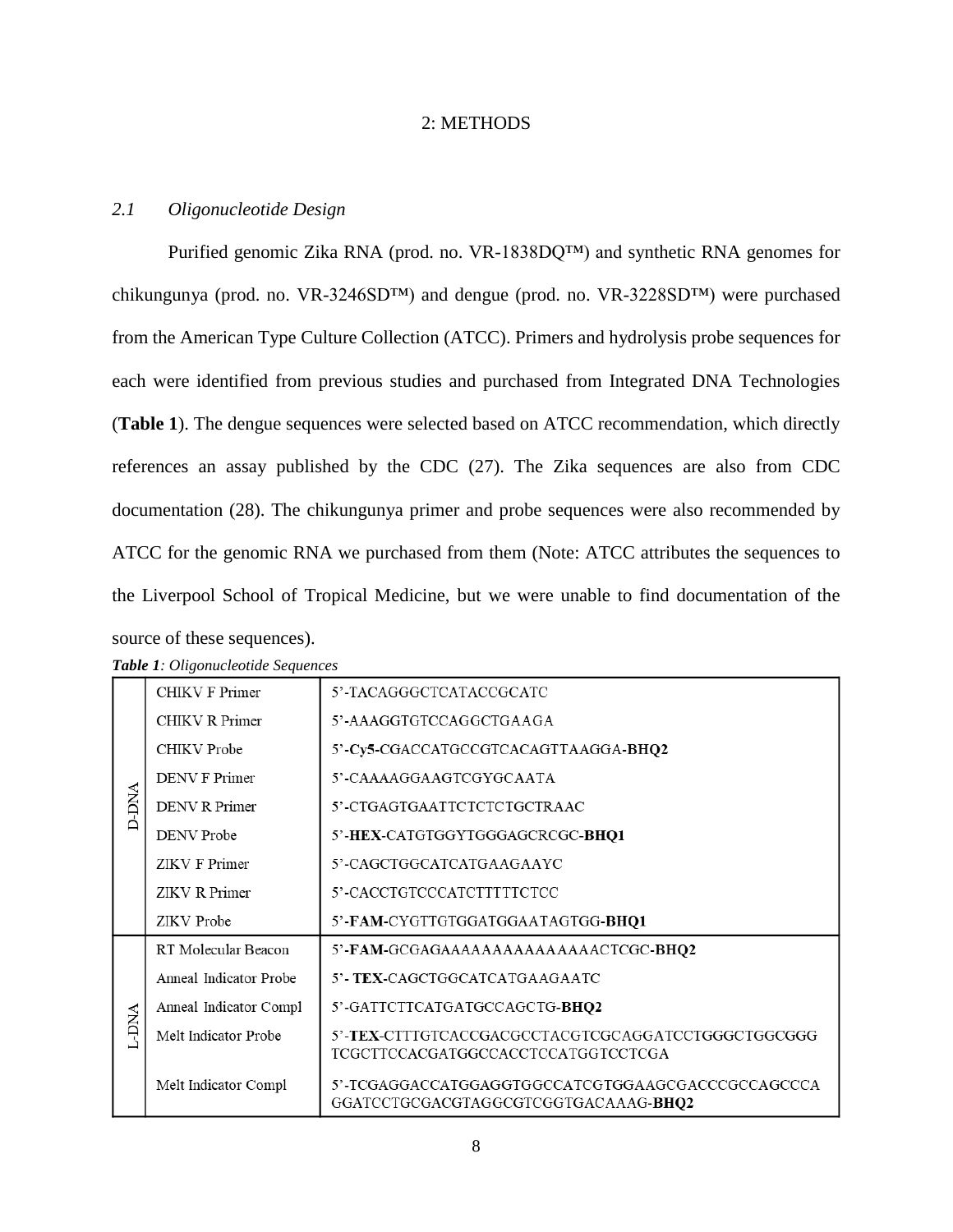L-DNA primer anneal indicator probes were designed with sequences identical to the Zika primers, with 5'-Texas Red dye on the forward primer and 3'-Black Hole Quencher 2 (BHQ2) dye on the reverse primer. We chose target melt probes from a previous tuberculosis (TB) assay performed by our lab because the Zika target sequence was longer than could be effectively synthesized as L-DNA and we had shown that the GC-rich TB sequence melted at a suitable temperature for all three viruses (approximately 92°C). A molecular beacon was designed to hold at approximately 50°C for the RT step based on a report of thermal sensitivity in relation to sequence length (29), although the poly-T loop sequence was switched for poly-A to avoid binding with the poly-A tail of mRNA in the preliminary D-DNA design. All L-DNA probes were purchased from Biomers.net GmbH (Ulm, Germany).

#### <span id="page-13-0"></span>*2.2 LabVIEW Reverse Transcription Program*

The molecular beacon was designed with a quencher and fluorophore on each end, so that as the temperature increases through the desired  $T_M$  of 50°C, the hairpin melts apart and the fluorescence increases in a sigmoidal curve (see Section 3.1). LabVIEW then uses the same fitting program as in cycling to fit the derivative of this curve and find the point of greatest slope. Monitoring the beacon's fluorescence at the point where it varies most significantly with temperature allows for detection of small temperature fluctuations and therefore fine control of the heating element. The LabVIEW system was programmed to turn the heater on and off as necessary to keep the instantaneous fluorescence value as close to this "set point" as possible: to turn the heater on if the fluorescence value is below the desired value and to turn it off if the fluorescence value is too high. After the prescribed hold time, the system was programmed to transition into Adaptive PCR cycling, as previously reported (24).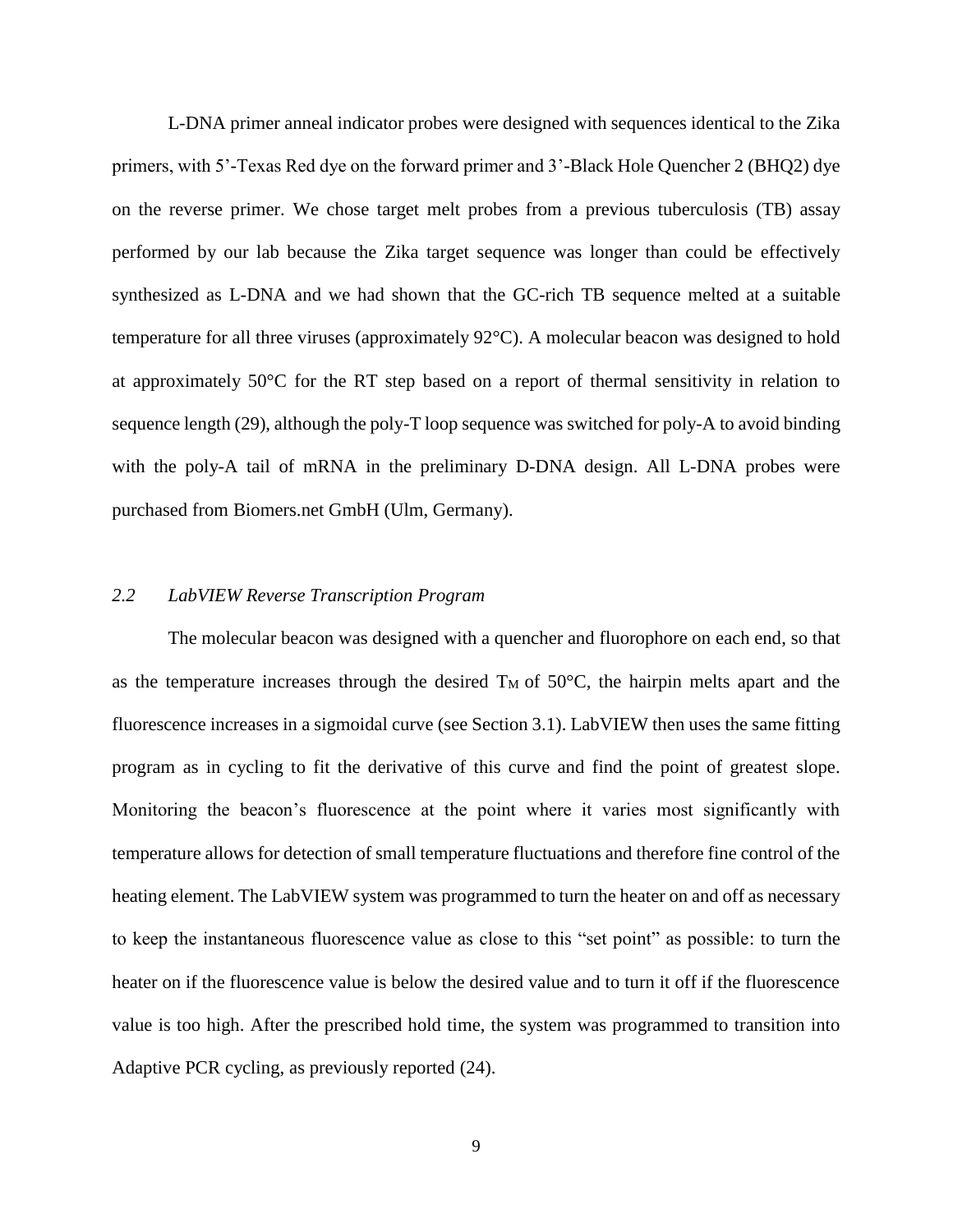To confirm efficacy, a thermocouple was inserted into the reaction volume to monitor temperature during a hold. The temperature hold was tested seven times over three days to ensure consistency of the system's decision-making and temperature range (see Section 3.1).

## <span id="page-14-0"></span>*2.3 Single Fluorescence Channel Heating and Cooling Program*

To allow three of the four available fluorescence channels on the Adaptive PCR instrument to be used for amplification detection, both the anneal and melt L-DNA probes were measured on the same color channel. Texas Red was chosen due to its thermal stability, i.e. that its fluorescence signal varies minimally with temperature (30). As the L-DNA anneal probe melts approximately 25°C before the melt probe, the plateau of Texas Red fluorescence during heating from anneal probe melting occurs before the signal from melt probe melting starts to interfere (see Section 3.2). Therefore, the two plateaus are distinct from each other and can be distinguished by the program using a Gaussian fit, as in the original iteration of Adaptive PCR (24). After the first plateau is found, the program ignores the heating data from before that point to fit the second plateau separately, followed by a transition to the cooling state. The same progression is employed during the cooling cycle – LabVIEW fits data from the first plateau, that of the melt probe annealing, and then ignores it so that it fits the second, more important, plateau, which indicates the anneal probe annealing.

#### <span id="page-14-1"></span>*2.4 LabVIEW Multiplex Program*

The original Adaptive PCR cycling program was altered to allow for multiple PCR target fluorophores to be detected simultaneously. Depending on which channels are set to "ON", the Qiagen ESELog devices will detect the selected colors in order and record points within up to three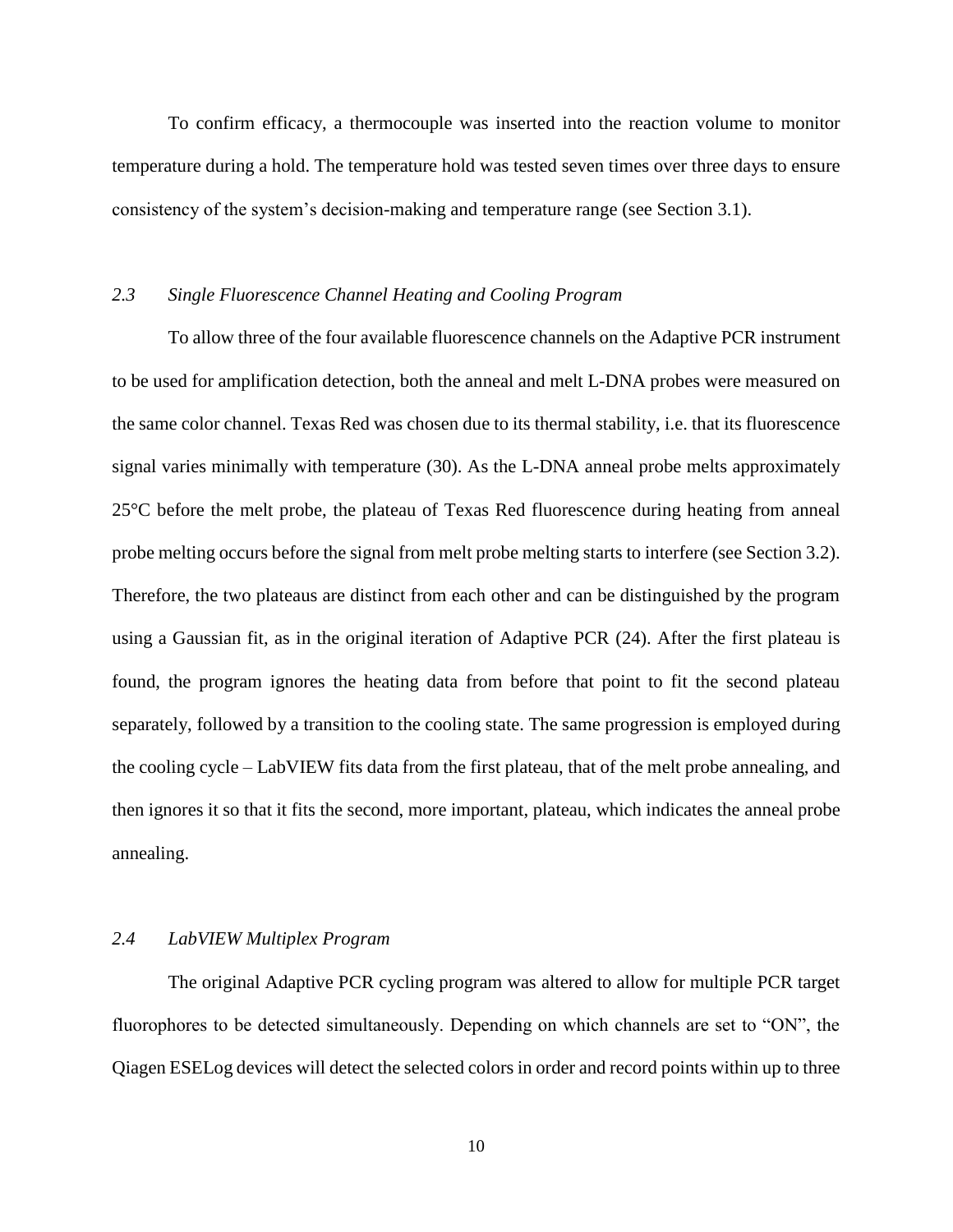different PCR files. Different fluorophores were selected for each of the three probes used in the chikungunya, dengue, and Zika assay so that they can all be detected separately within the reaction.

### <span id="page-15-0"></span>*2.5 Limit of Detection of RNA Targets on Adaptive RT-PCR*

Each of the synthetic genomic RNA targets were tested at  $10^3$ ,  $10^2$ ,  $10^1$ , and  $10^0$  copies/ $\mu$ L in triplicate at 5µL per 25µL reaction, correlating to 5,000, 500, 50, and 5 RNA copies per reaction, respectively. "No Template Controls" (NTCs) with water instead of RNA were also tested as negative controls. Triplicate trials were also conducted with pairs of targets and with all three targets, each at 50 copies per reaction. Data from triplicate trials were averaged and normalized by fitting the fluorescence values to a 0-100 unit scale.

The BioLine SensiFAST<sup>TM</sup> Probe No-ROX One-Step Kit was used for all reactions according to their protocol. All D-DNA primers (6) and probes (3) were included in each reaction at 0.4µM (**[Table 1](#page-12-2)**). The FAM-conjugated molecular beacon was added at 10 nM. The L-DNA probes were each added at 50 nM and the L-DNA complements were added at 125 nM. Relative concentrations were selected in order to create derivatives of fluorescence signal at approximately the same magnitude so that neither the anneal or melt probe signal could bleed into or overpower the other.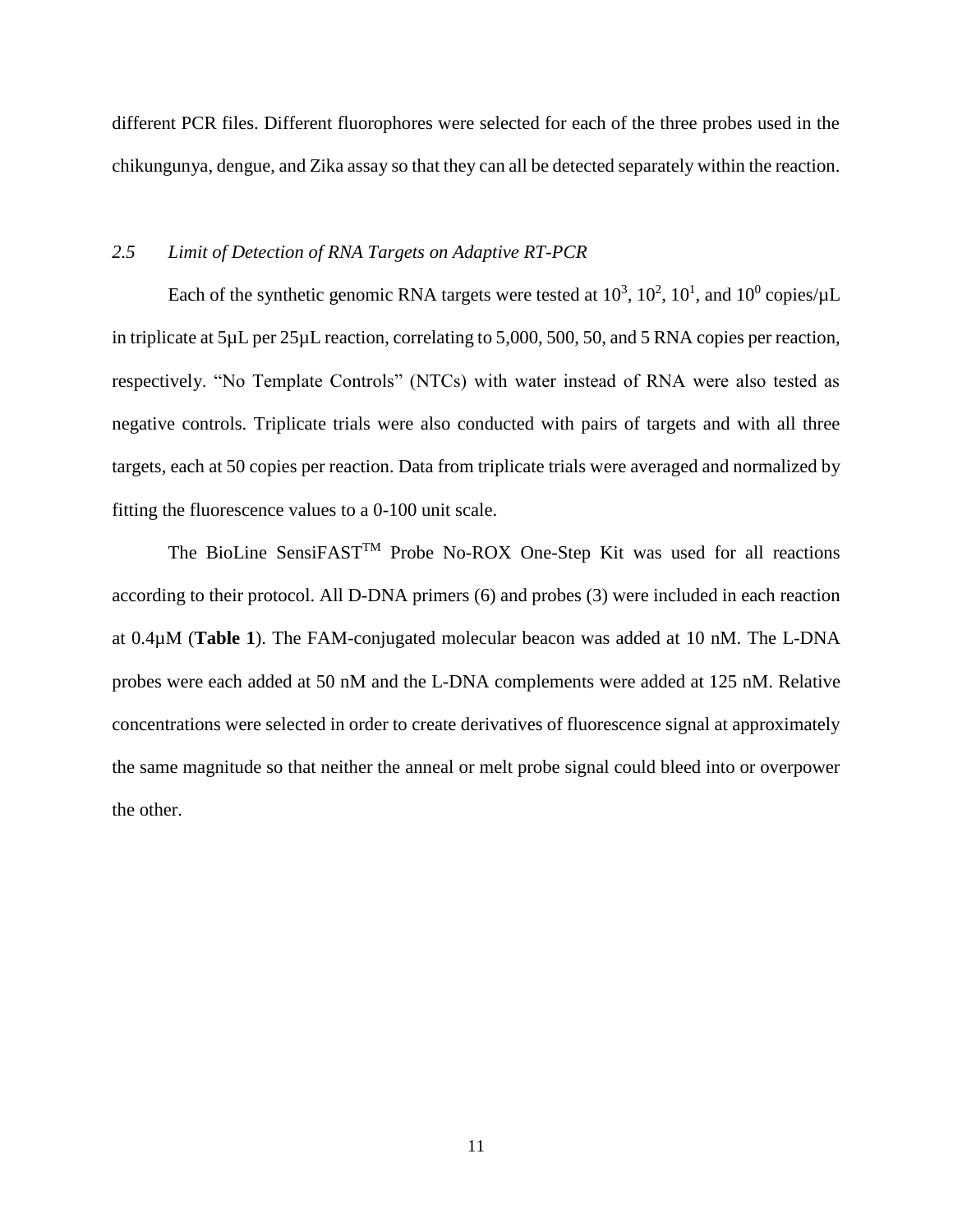#### 3: RESULTS AND DISCUSSION

### <span id="page-16-1"></span><span id="page-16-0"></span>*3.1 Optically-Controlled Reverse Transcription Step*

Reverse Transcription reactions are required to transcribe RNA into double-stranded complementary DNA (cDNA) prior to PCR amplification. Current Reverse Transcription PCR (RT-PCR) kits require a 10-minute hold at a constant temperature, most often between 45-60°C. Because Adaptive PCR does not include temperature sensing, it did not have the capacity to perform this step. To incorporate this functionality, a program was developed based around the fluorescence signal of a temperature-sensitive molecular beacon (**[Figure 3](#page-16-2)**).

Molecular beacons are hairpin strands of DNA that emit fluorescence signal as a function of temperature (**[Figure](#page-16-2)  [3A](#page-16-2)**). Previously used to detect intracellular temperatures (29, 31), the number of base pairs in the hairpin of the beacon determine the temperature at which it melts and therefore fluoresces. Because most commercial reverse transcription kits require a hold temperature between 45- 60°C, a sequence was designed so that the greatest change in fluorescence per change in temperature fell in the middle of that range, i.e. between 50-55°C (**[Figure 3B](#page-16-2)**).



<span id="page-16-2"></span>*Figure 3: Molecular Beacons for Temperature Holding.* **(A)** An illustration of a molecular beacon hairpin with a fluorophore (F) and quencher (Q) on opposite ends. **(B)** A graphical illustration of the fluorescence signal from a molecular beacon in response to temperature. The Adaptive PCR program keeps the fluorescence between the horizontal dotted lines so that the temperature remains in the range of the corresponding vertical lines. Adapted from Ke, et al. (29).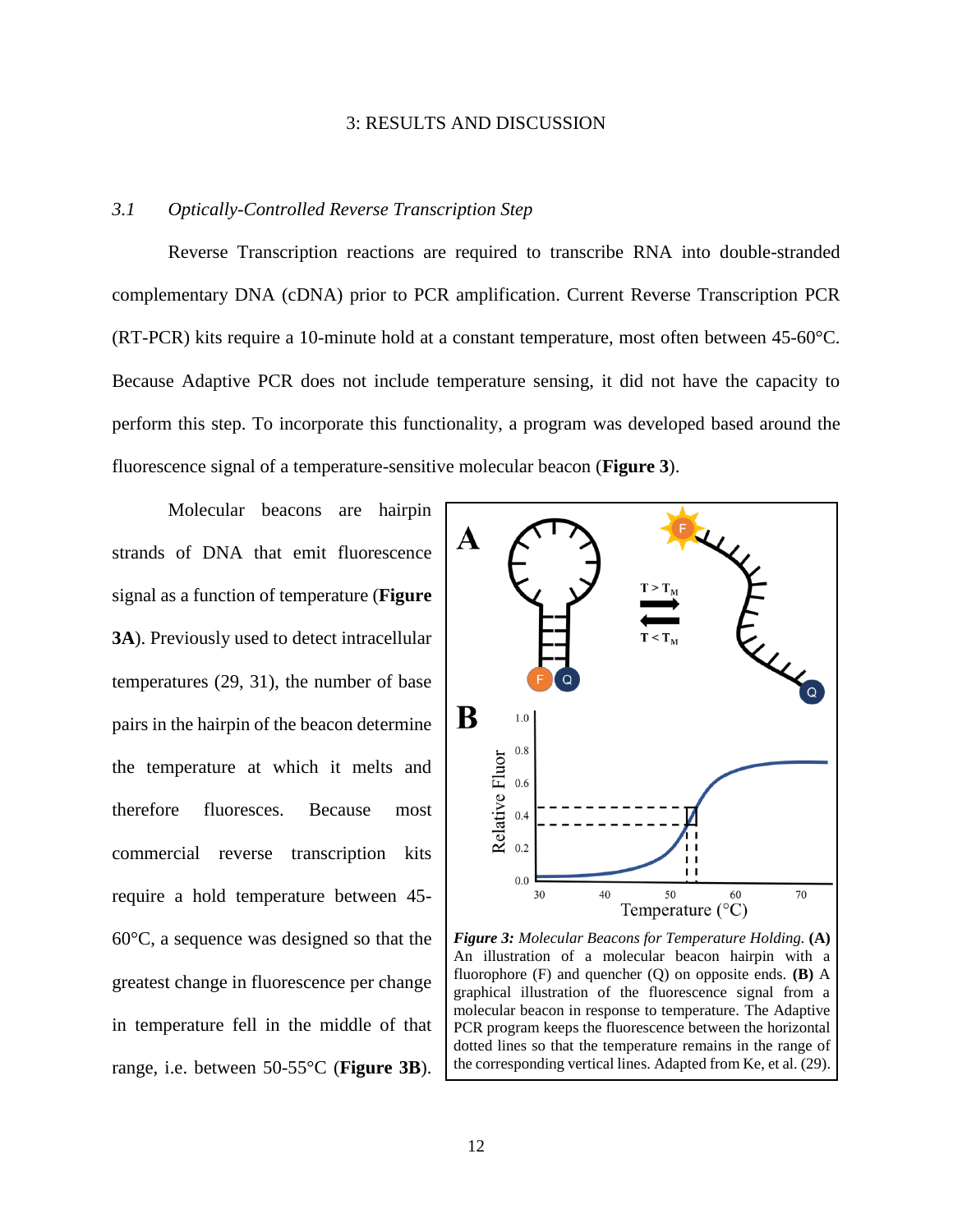All molecular beacon sequences from Ke, et al. (29) contain a poly-T sequence at the center to make up the hairpin loop, but as mature mRNA contains a poly-A tail that could bind to this poly-T region, the preliminary D-DNA beacon was adapted to include a poly-A central sequence (**[Table](#page-12-2)  [1](#page-12-2)**); the L-DNA version was then designed with an identical sequence to the D-DNA beacon.

Originally, we conjugated Texas Red to the beacon to allow all three L-DNA probes (melt, anneal, and RT) to operate within the same channel. However, the fluorescence inclines and plateaus of the melting of the molecular beacon and the melting of the L-DNA primer sequences overlapped too much, preventing differential signal detection. The same sequence was therefore redesigned with FAM conjugated instead. While this is the same as the fluorophore conjugated to the Zika probe, the concentration of the molecular beacon is low enough that the signal is negligible relative to the signal produced by Zika amplification.

Using the same Gaussian fit program as in thermal cycling, the LabVIEW code was designed to find the point of greatest derivative in fluorescence and then to keep the instantaneous fluorescence value as close to that point as possible. If the fluorescence is above the ideal value, the heater turns off; as the fluorescence descends below the value, the heater turns back on. This continues for ten minutes, at which point the system transitions into PCR thermal cycling.

To confirm the accuracy of the molecular beacon-based hold step, a thermocouple was inserted into the reaction tube for seven 30-minute hold trials (**[Figure 4](#page-18-1)**). Although most Reverse Transcription kits only require 10 minutes of hold time, 30-minute trials were conducted to confirm that it was stable over longer periods of time. Sufficient thermal stability was shown in all trials, with averages of each trial ranging from  $50-53.5^{\circ}$ C and intra-trial standard deviations of  $\sim 0.5^{\circ}$ C. The variability in temperature averages seen in **[Figure 4](#page-18-1)** are believed to be due to slightly different data interpretations by the LabVIEW program; the system records a new data point every 0.33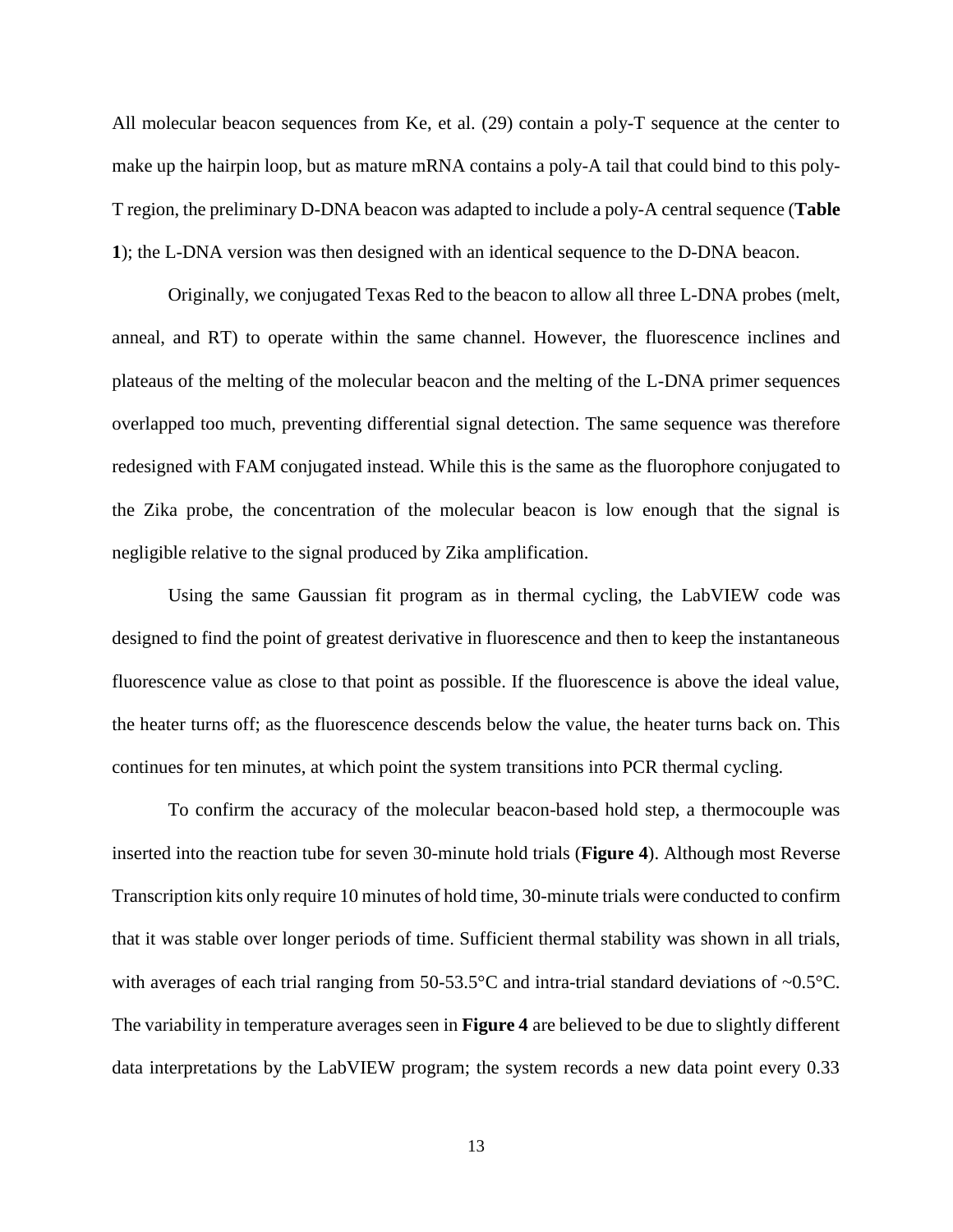

<span id="page-18-1"></span>temperature holds by the Adaptive PCR instrument using the molecular beacon indicator. The larger graph shows the full 30 minutes, including less than one minute on each end to show initial fitting and transition into cycling. The zoomed-in graph shows intra-trial variation during a one-minute period.

seconds, so a difference in one or two data points required to determine the "set point" can cause it to cycle around a slightly higher temperature, as time is directly related to the amount of heat delivered. Over the 60 seconds shown in the inset of **[Figure 4](#page-18-1)**, the number of heat/cool cycles varied from about 10-12. The periodicity of the temperature data is a result of the control mechanism – the system switches between heating and cooling periodically as the fluorescence value fluctuates. The amount of time required to cool below the fluorescence set point is directly related to the ambient temperature in the room, as the cooling state is the absence of the heater. It would therefore require more time to cool in tropical environments. Reverse transcriptase requires only that the temperature remain between  $45{\text -}60^{\circ}\text{C}$  which is consistently achieved through this method.

## <span id="page-18-0"></span>*3.2 Single-Channel Cycling and Multiplex PCR*

Multiplex PCR allows for the simultaneous detection of several different DNA targets, each with different fluorophore combinations. The current Adaptive PCR device has the capability of detecting four different fluorophores, two from each Qiagen ESELog: HEX, Texas Red, FAM, and Cy5. In the earlier iteration of Adaptive PCR (24), HEX dye was conjugated to the melt L-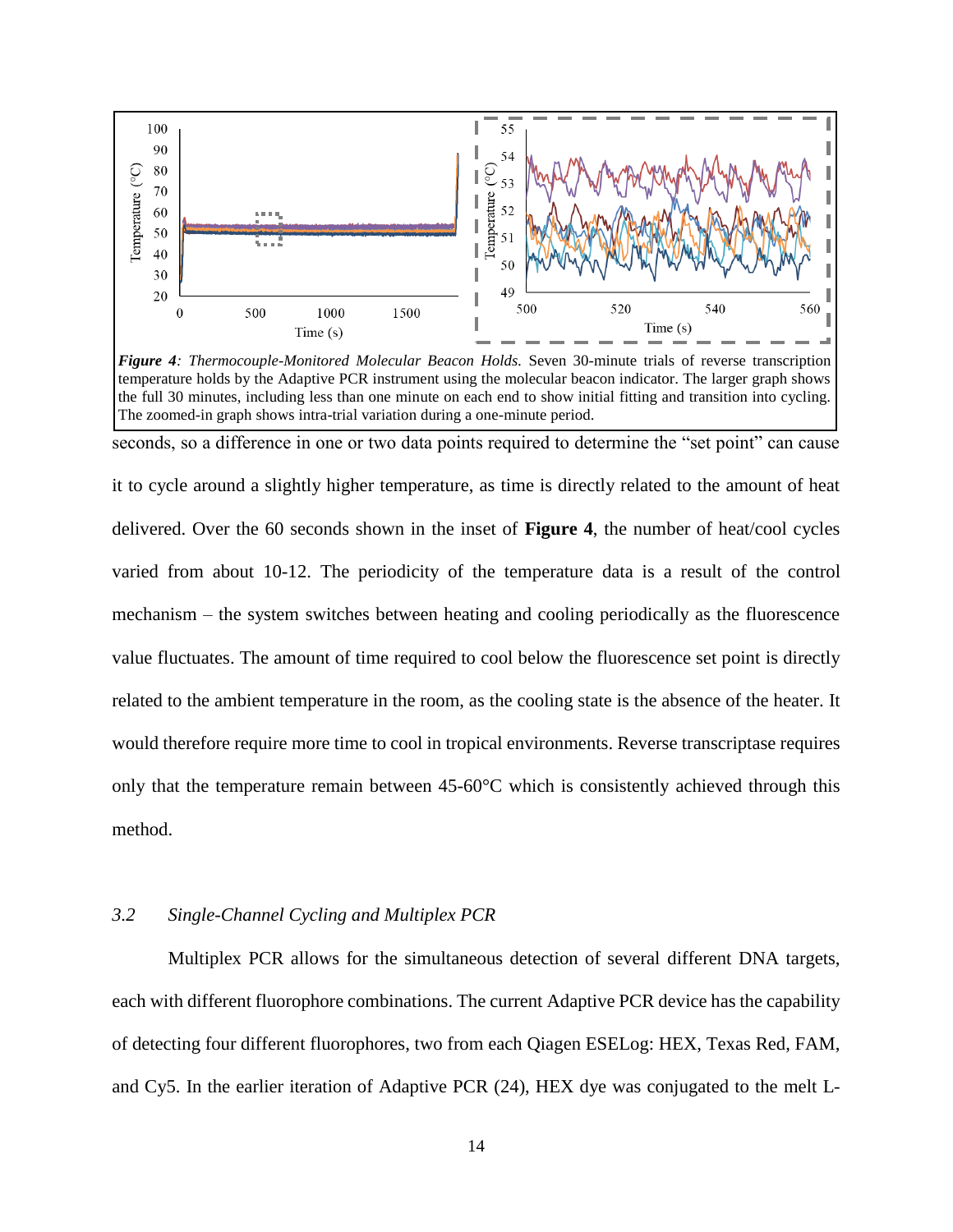

<span id="page-19-0"></span>*Figure 5: Fluorescence as a Function of Time for Double- vs. Single-Channel Cycling.* **(A)** The original, twofluorophore Adaptive PCR system. The yellow color represents HEX, the fluorophore monitored during heating; red represents Texas Red, the color monitored during cooling. This graph is an analog of the information shown in **[Figure 1B](#page-10-0)**. **(B)** The new single-fluorophore Adaptive PCR system. The middle plateau on each part of the cycle represents the melting of the primers and the annealing of the template strands. Because these occur at very different temperatures, the two plateaus can clearly be distinguished during the Gaussian fit program in LabVIEW. In both versions, cooling takes much longer than heating because it heats actively (via heat gun) but cools passively.

DNA probe and Texas Red dye to the anneal L-DNA probe (**[Figure 5A](#page-19-0)**). However, this required the use of two of the four available channels for thermal cycling. In order to "free up" another of those channels for PCR amplification detection, a new switching program was designed to allow Texas Red dye to be used on both the anneal and melt L-DNA probes (**[Figure 5B](#page-19-0)**).

The L-DNA anneal probe was designed to match the Zika primer sequence and its complement. Because the Zika target sequence was too long to be effectively synthesized as L-DNA, a suitable template sequence and its complement from a previous Adaptive PCR assay were used for the L-DNA melt probe. The two probes can be monitored on the same channel because the melt and annealing points of the primers ( $\sim 60^{\circ}$ C) and the targets ( $\sim 87^{\circ}$ C) are distinct, and the melt and annealing curves do not overlap (**[Figure 5B](#page-19-0)**). Interestingly, melt and annealing curves were initially slightly more difficult to distinguish during the cooling phase of the cycle. This seemed to be the result of the slower kinetics of annealing, which relies on diffusion for the two oligonucleotides to bind. The slow kinetics during cooling caused the annealing curve of the melt probe to extend and overlap with the annealing curve of the anneal probe, which made it difficult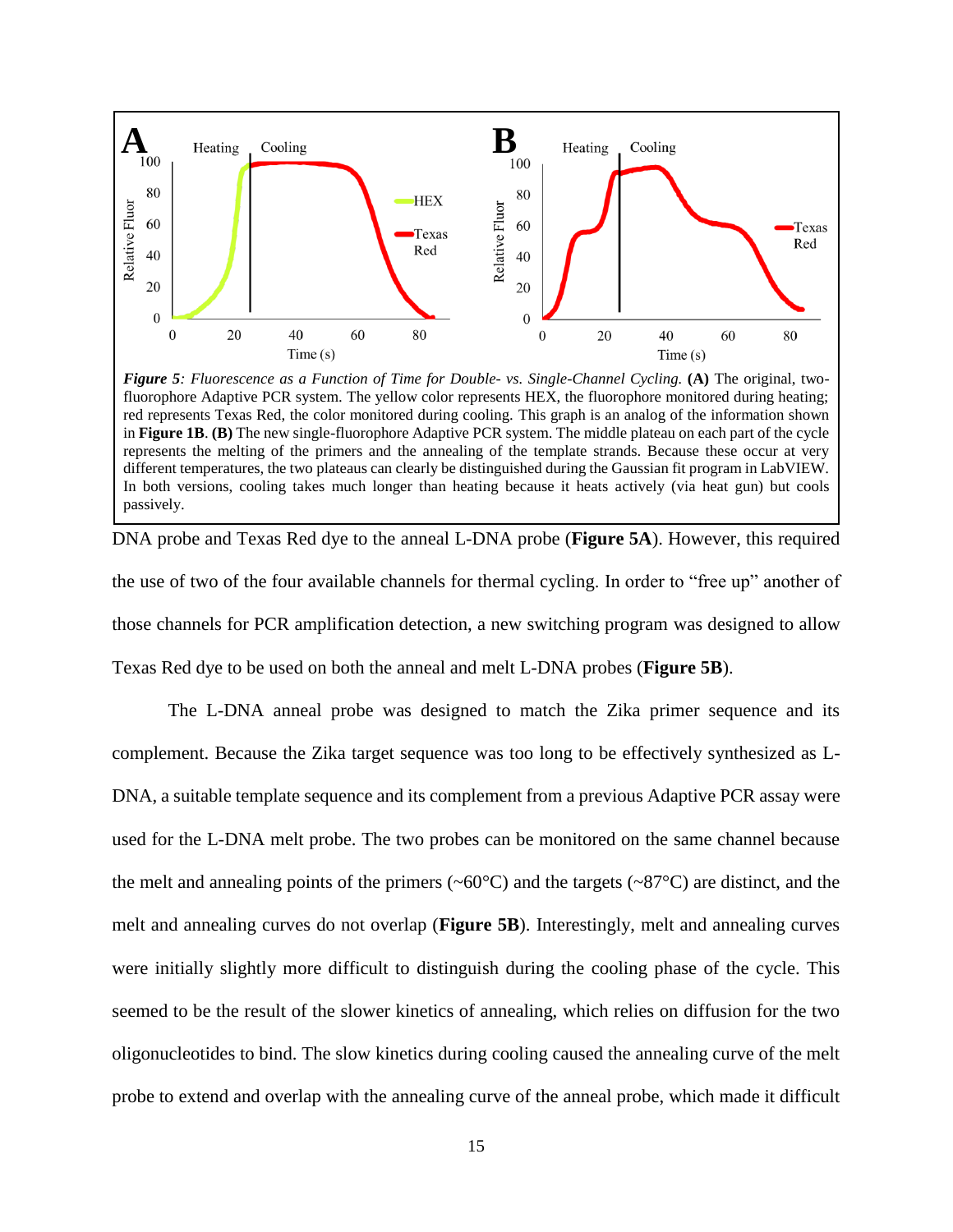for the program to accurately identify the anneal point of the primers. To resolve this issue, some adjustments were made. The concentrations of the melt and anneal probes were optimized to ensure equal signal was detected from each. Also, the LabVIEW program was altered to reduce the constraints for finding a Gaussian fit.

The remaining three channels were then used for detection of the three PCR targets. FAM was used to label the Zika probe, HEX was used to label the dengue probe, and Cy5 was used to label the chikungunya probe. The LabVIEW program triggers the Qiagen ESELog devices to detect from each of the three channels at the end of each cooling cycle, plotting the data from each channel on separate graphs.

To confirm efficacy of the assay design, each of the three viruses was tested at  $10^3$  copies/ $\mu$ L with 5  $\mu$ L of sample in the reaction (5,000 copies/reaction) in both a Qiagen Rotor-Gene Q 5-plex HRM instrument and on Adaptive PCR (**[Figure 6](#page-20-0)**). The amplification curves of both instruments appear similar for each virus. The threshold cycle  $(C_T)$ , or the cycle at which the amplification curve passes the threshold and begins to visibly increase, for both instruments is within one cycle for each of the viruses. This variation is likely due to minor trial-by-trial variability and would appear equivalent with a greater number Adaptive PCR (purple).



<span id="page-20-0"></span>*Figure 6: Comparison of RotorGene and Adaptive PCR.* Each of the RNA virus targets were tested at 5,000 copies/reaction in both the RotorGene and Adaptive PCR. The RotorGene data (gray) and the Adaptive PCR data (blue) amplified at approximately the same  $C_T$ . None of the "No Template Control" (NTC) trials amplified on either RotorGene (green) or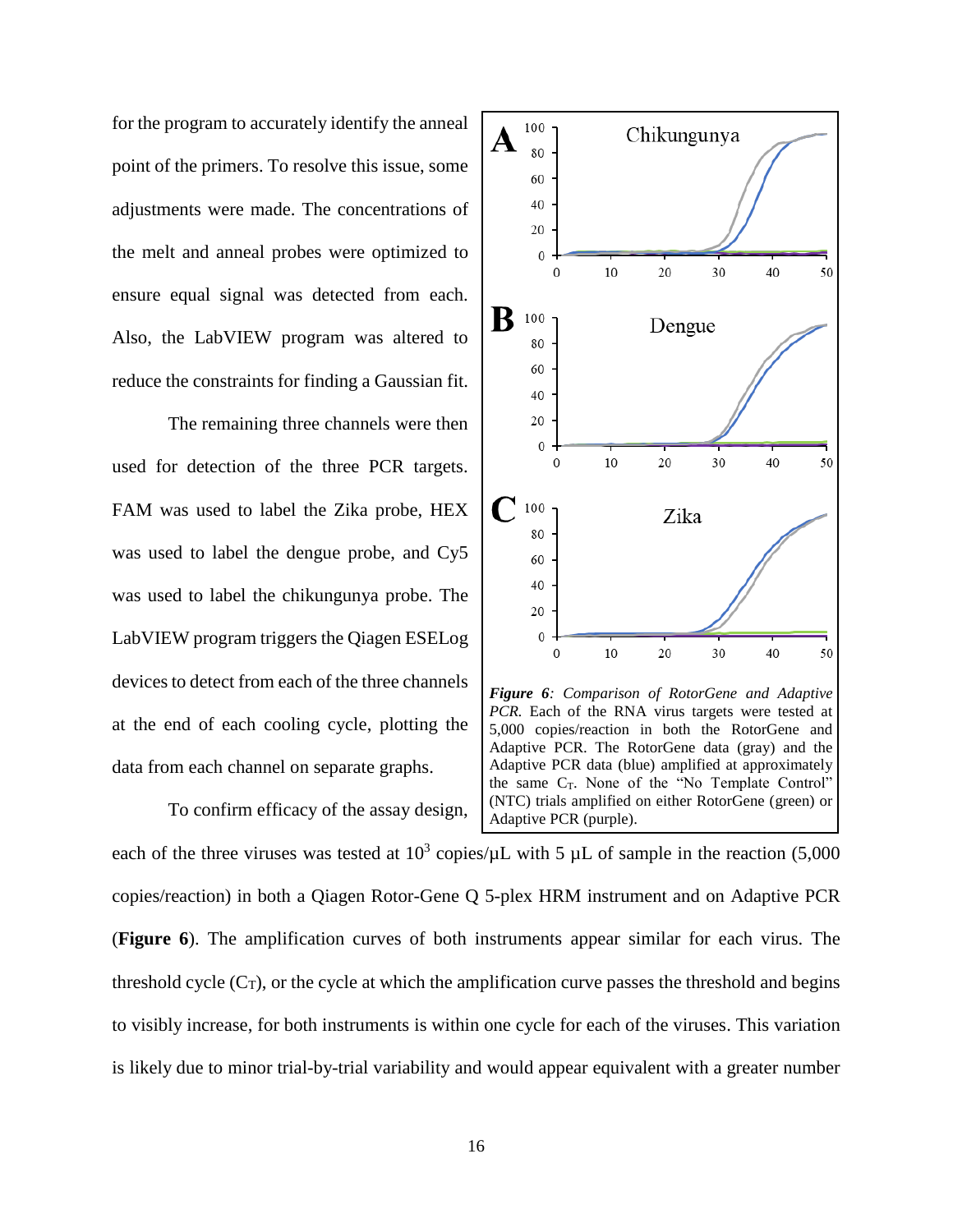of trials performed. In conducting these tests, we also confirmed that none of the negative controls amplified, showing that the assay does not misidentify any of the viruses as another.

## <span id="page-21-0"></span>*3.3 Limit of Detection of the Chikungunya, Dengue, and Zika Assay*

The limit of detection of each target was then tested (**[Figure 7](#page-21-1)**). Chikungunya virus concentrations were distinguishable down to 5 copies/reaction, and the cycle number at which each

concentration begins to amplify  $(C_T)$  follows a normal pattern (**[Figure 7A](#page-21-1)**). The average viral load mentioned previously was on the order of 100 RNA copies per µL of patient sample (500 copies/reaction, orange curve) for symptomatic patients and 1 copy per  $\mu$ L (5 copies/reaction, yellow curve) for asymptomatic patients (7); this assay detects both concentrations accurately. A dengue viral load of 1 copy per µL was considered "very low" (17) and was not detectable by this assay, but the RNA was distinguishable down to 10 copies/µL (**[Figure 7B](#page-21-1)**). Each of the concentrations of Zika virus was cleanly distinguishable from the others (**[Figure 7C](#page-21-1)**), meaning that the viral loads of 10 copies/ $\mu$ L of blood and 1 copy/ $\mu$ L of serum (18) are both detectable.



<span id="page-21-1"></span>*Figure 7: Limit of Detection of Chikungunya, Dengue, and Zika Viruses.* All concentrations of each virus were conducted in triplicate and averaged. **(A)** The standard curve for chikungunya. **(B)** The standard curve for dengue. **(C)** The standard curve for Zika. \*n=2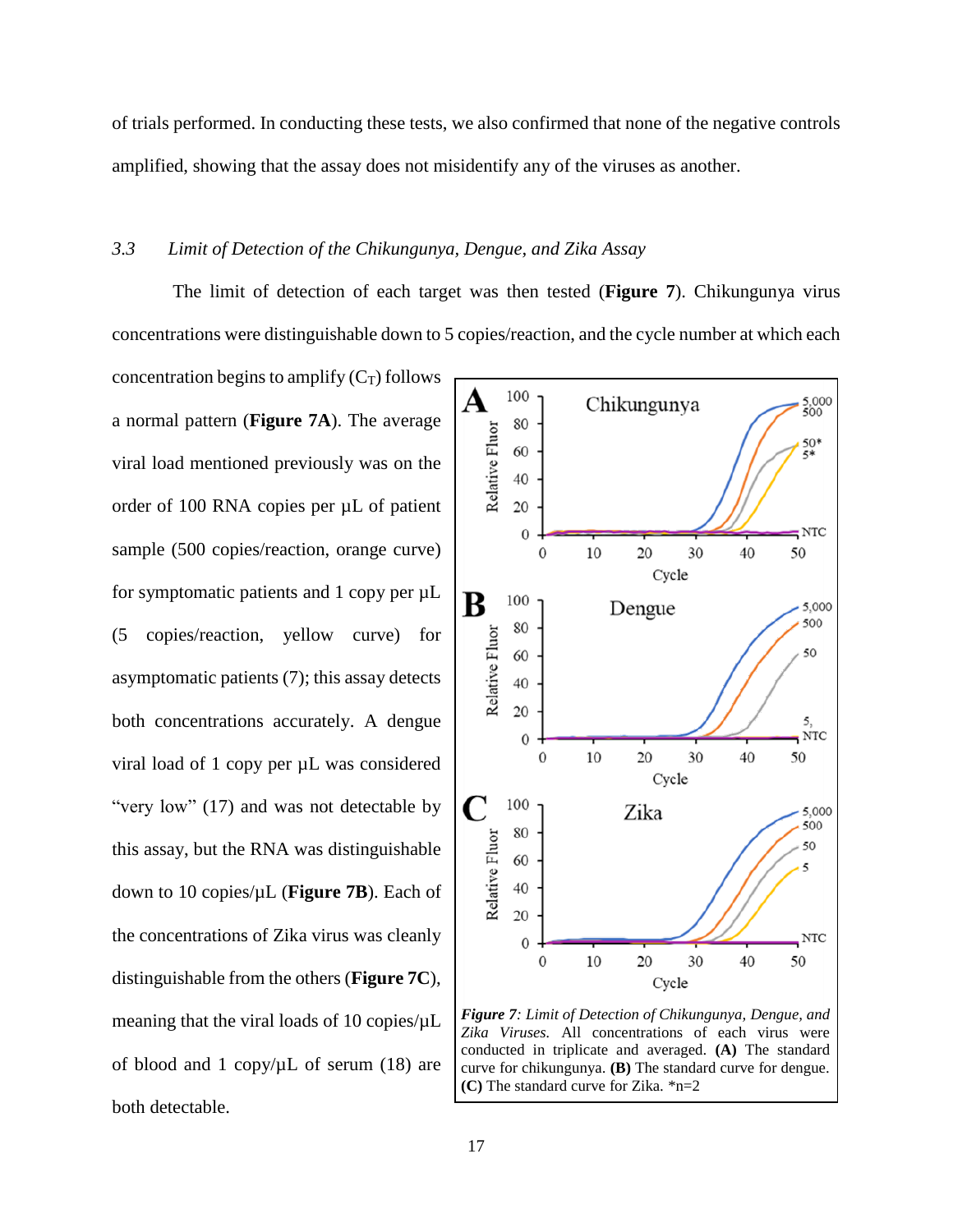#### <span id="page-22-0"></span>*3.4 Multiplexed Reaction Specificity*

targets, that concentration was used to test detection of combinations of targets (**[Figure 8](#page-22-1)**). All three viruses were amplified within one cycle in combination with either or both of the other targets. In two particular combinations, amplification efficiencies were slightly decreased: Zika in the presence of dengue (gray and yellow curves in **[Figure 8C](#page-22-1)**) and dengue in the presence of chikungunya or Zika (orange, gray, and yellow curves in **[Figure 8B](#page-22-1)**). This is possibly due to competition between the different RNA or cDNA for the primers; if the dengue primers can bind with low affinity to part of the Zika target, for example, that reduces the number of primers available for dengue amplification. In practice, these reduced efficiencies will have little impact, particularly because the likelihood of a patient having coinfections of these viruses is relatively low.



Because 50 copies/reaction was the lowest concentration consistently detectable in all three

<span id="page-22-1"></span>(yellow).  $n=2$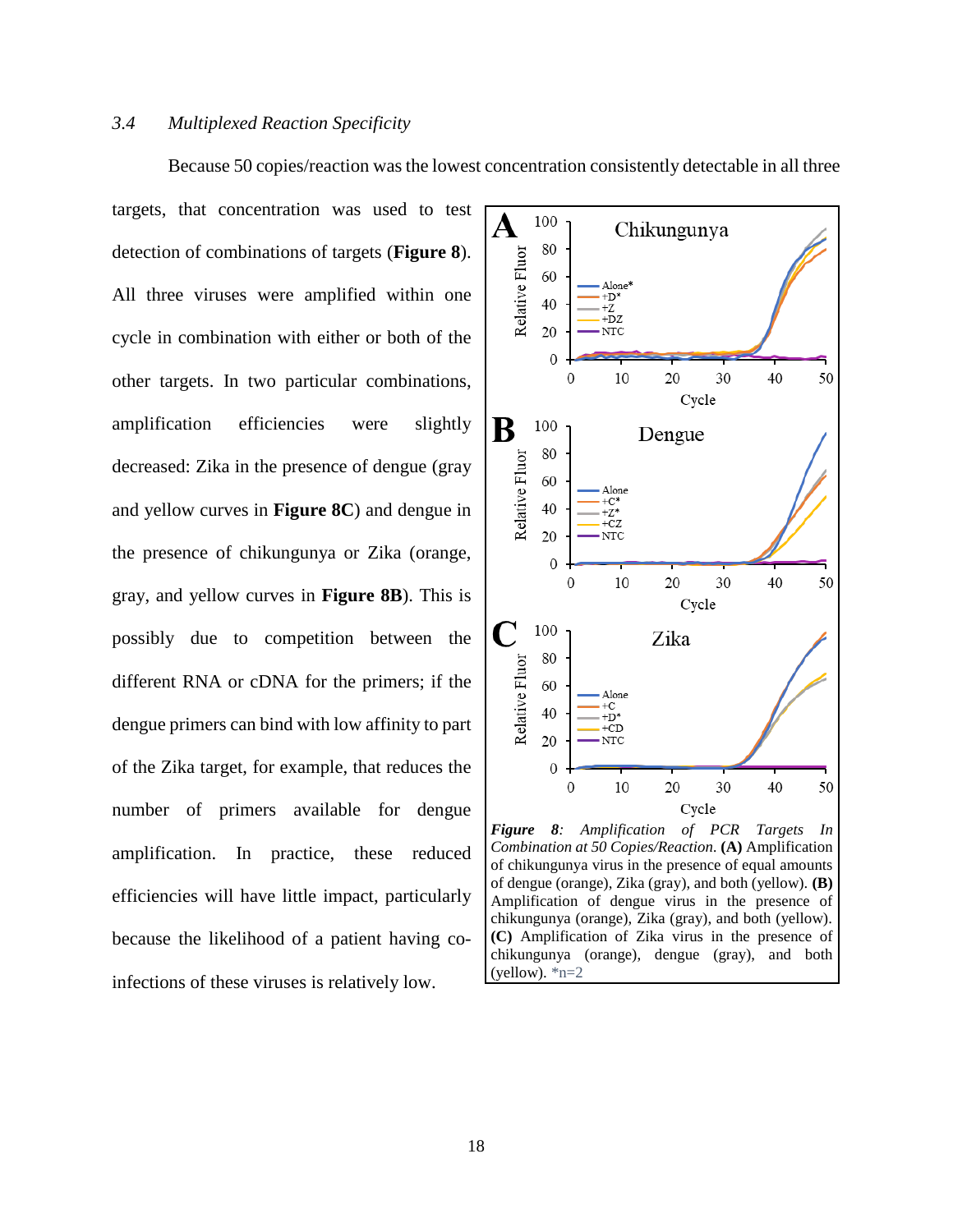#### 4: CONCLUSIONS

<span id="page-23-0"></span>This work has resulted in the development of an assay for the Adaptive PCR system to detect the presence of the viral genome of chikungunya, dengue, and Zika viruses in the reaction down to 5 (chikungunya, Zika) or 50 (dengue) copies per reaction. The concentrations at which this assay detects each of the three viruses are clinically relevant for existing viral loads mentioned previously (7, 17, 18): samples from the average patient infected with one of these viruses can be diagnosed using this assay. Our method for optically-based reverse transcription gave stable temperature holds and successful reverse transcriptase activity. Multiplexing was specific to each of the three targets, as there was no visible amplification of negative controls. The Adaptive RT-PCR device equipped with this assay has the potential to be immensely useful in the developing world to diagnose these infections, and the system can be easily adjusted to test for other nucleic acid sequences and for other virus groups as well.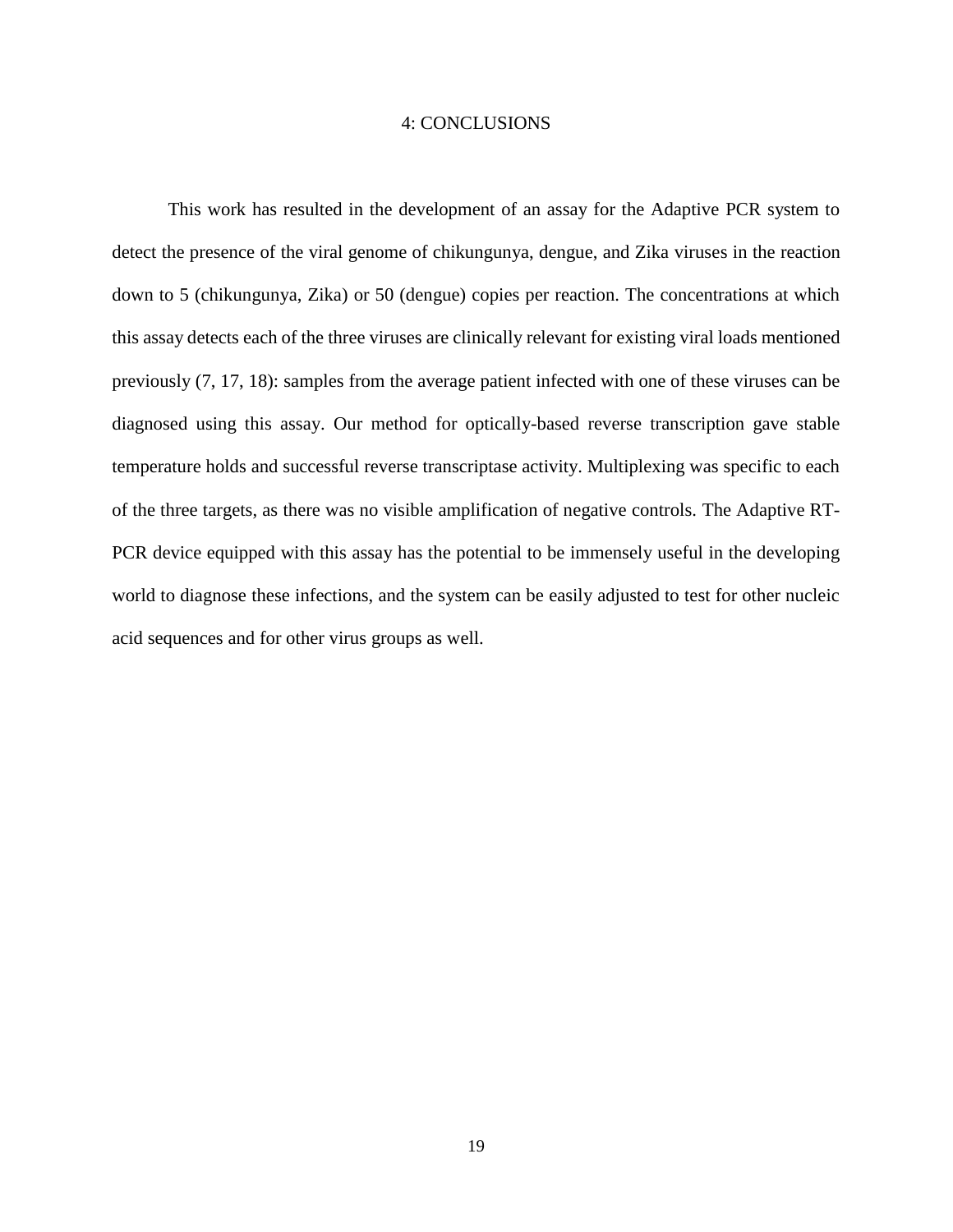#### 5: FUTURE DIRECTIONS

<span id="page-24-0"></span>As mentioned previously, the WHO's ASSURED criteria can be used to determine usability of a device in these environments: affordable, sensitive, specific, user-friendly, rapid and robust, equipment-free, and deliverable to end users (15). While this work establishes the sensitivity and specificity of the Adaptive PCR system for RNA viruses, there is still much to be done to reach the other milestones.

#### <span id="page-24-1"></span>*5.1 Affordable*

The affordability of the device and the assays it can perform will be greatly improved by developing a device with non-OEM parts and by mass production of assay components. This device must primarily replace the expensive Qiagen ESELog fluorescence detector components in favor of much less expensive LEDs and photodetectors in conjunction with light filters, all of which are incorporated within the Qiagen ESELog. The assays themselves will become less expensive when individual components, such as L-DNA probes, are ordered and combined in bulk; it is estimated that each reaction will cost approximately \$0.01. Bulk ordering will be a viable solution once the device has been shown to meet the other criteria in the desired settings.

#### <span id="page-24-2"></span>*5.2 User-Friendly*

The usability of the Adaptive PCR system must be improved through further development of a simpler user interface. The current LabVIEW system contains many troubleshooting mechanisms that are confusing to the untrained user. The technician at the point-of-care should be able to select an assay within an integrated User Interface, preferably from a connected tablet or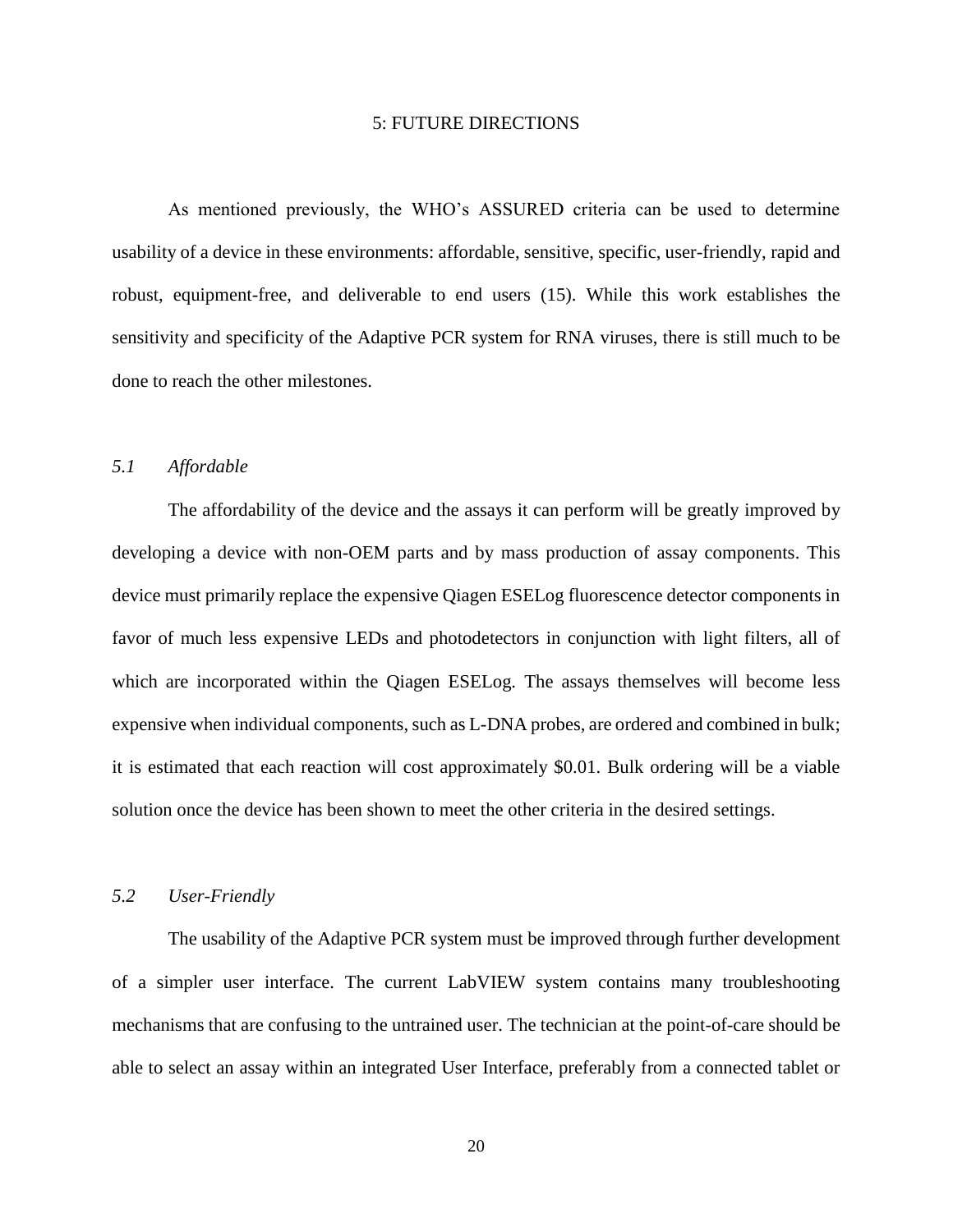something similar, and simply press "Run." This capability has been partially developed for the assay developed in this work.

We have also performed some preliminary testing in using a lyophilizable RT-PCR kit, in which a master mix of all necessary reagents can be produced and separated into individual reaction volumes, then freeze-dried until use. These tubes then only need to be rehydrated with the desired patient sample and inserted into the Adaptive PCR device. This would also increase usability as almost all pipetting requirements would be removed.

## <span id="page-25-0"></span>*5.3 Rapid and Robust*

The Adaptive PCR system is more robust than standard PCR, as it overcomes challenges from several contaminants known to inhibit proper thermal cycling (24). However, this could be improved through further testing and optimization on patient samples such as blood and urine. Some preliminary tests using human serum have delivered promising results.

The speed of the assay could be greatly improved through incorporation of a different reaction tube. Preliminary testing on several types of capillary tube showed proper signal detection through much faster cycling times, likely due to an increased thermal diffusion rate through a larger surface area:volume ratio. However, the speed of the reaction was accompanied by imprecise detection of anneal and melt states, decreasing consistency and efficiency of the reaction. Further testing on similar mechanisms is needed to develop a rapid assay.

#### <span id="page-25-1"></span>*5.4 Equipment-Free and Deliverable*

The improvement of the device to be smaller and more portable will accomplish both of the last two ASSURED criteria. While the device is itself "equipment," it will be small and will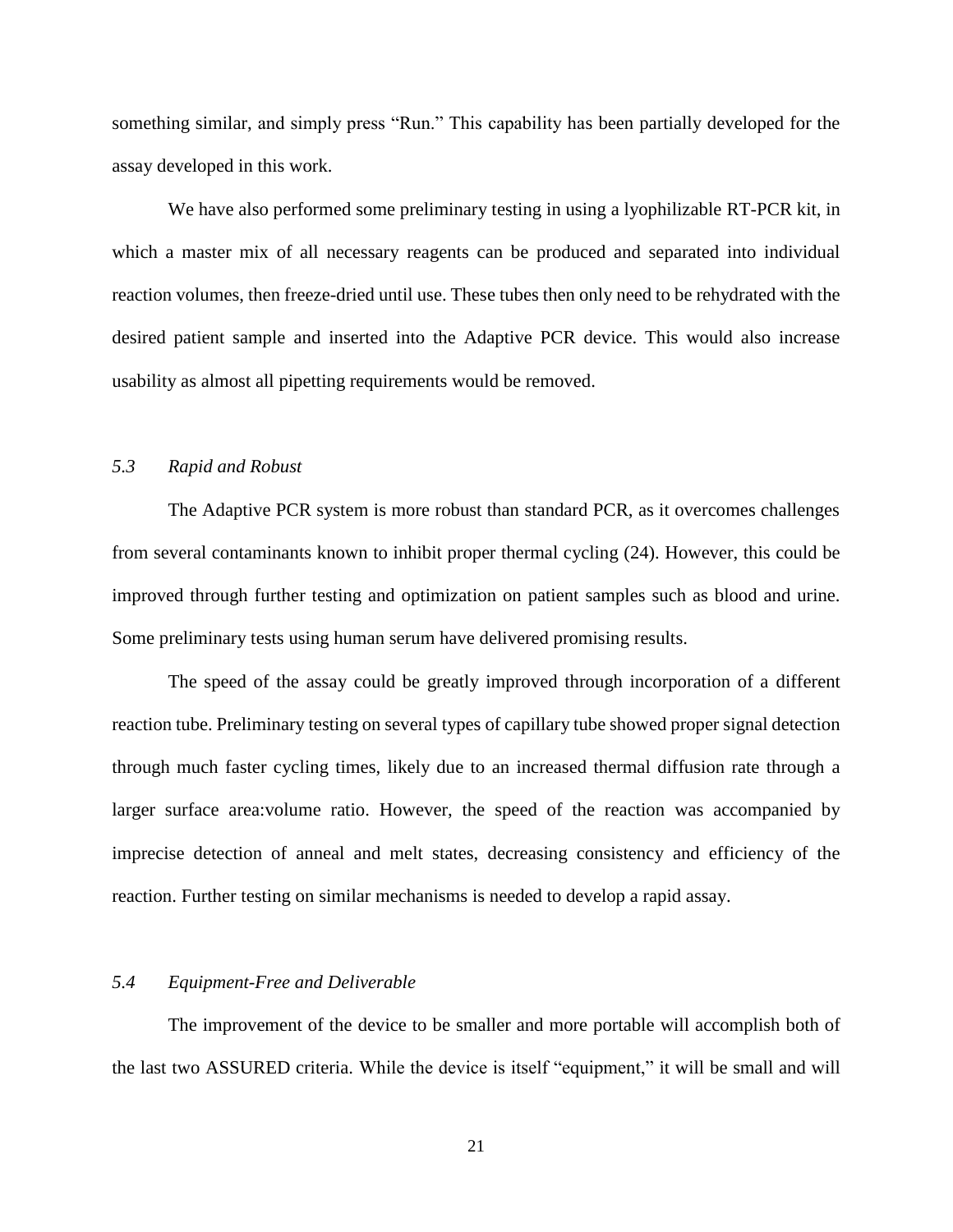achieve the main idea of the "equipment-free" criterion – that several parts and pieces are not required and that it is battery-powered. The device is projected to be about the size of a shoebox and contain a slot mechanism for insertion of the reaction tube. Clinics in low-resource environments need only have a stock of lyophilized reactions for each of the desired tests and a device with which they can select the test they wish to perform, insert the sample, and press "Run." Such a system would be deliverable to the desired groups with some external funding and would greatly increase the standard of diagnostic care for people in low-resource environments.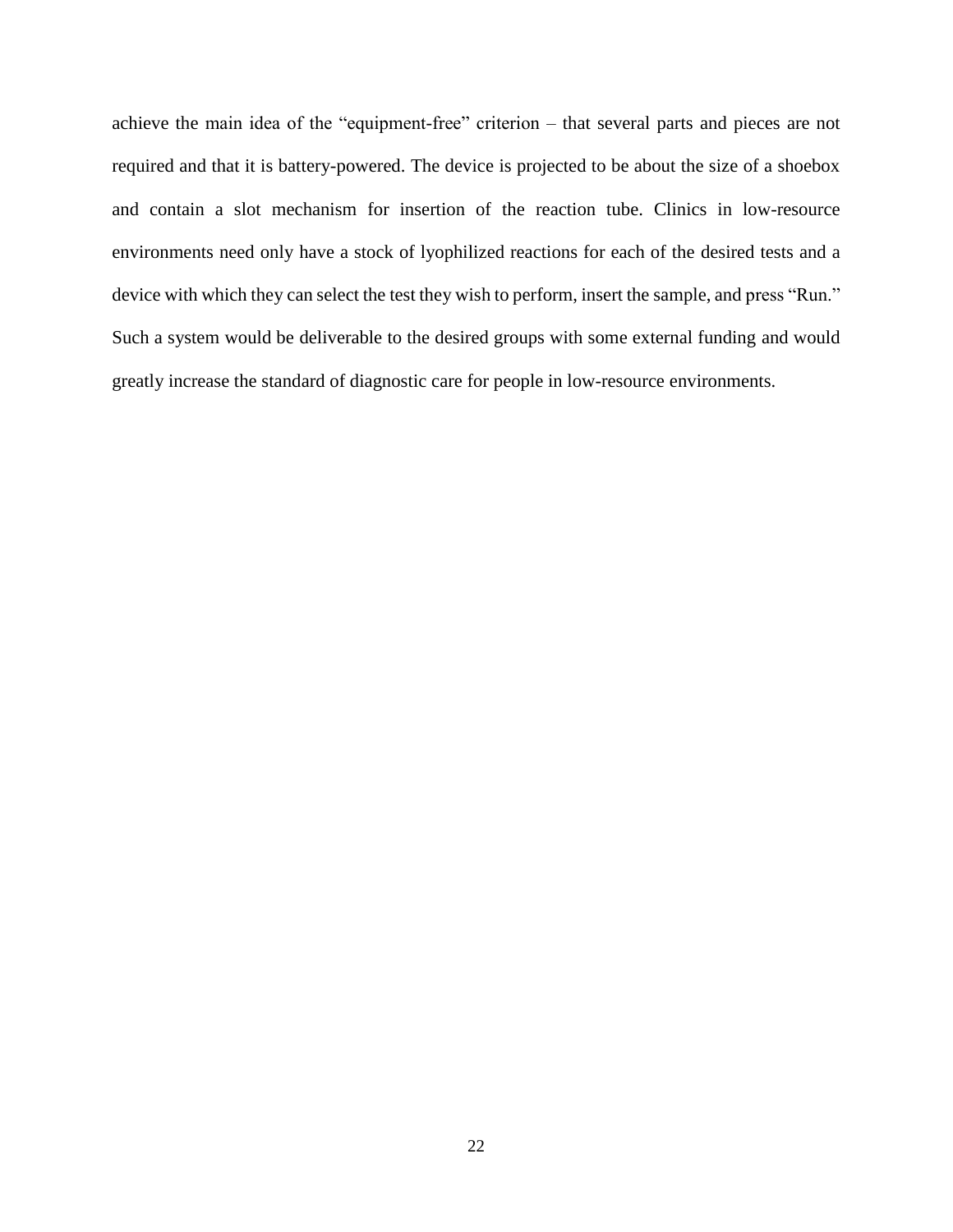## REFERENCES

- <span id="page-27-0"></span>1. Saeed MA & Attia TH (1992) Dengue and Dengue Hemorrhagic Fever. *Afro-Egypt J Infect Endem Dis*.
- 2. WHO (2017) Dengue and Severe Dengue. (World Health Organization).
- 3. CDC (2012) Dengue Virus What to Do if You Think You Have Dengue. (Centers for Disease Control and Prevention).
- 4. CDC (2017) Zika Virus Symptoms, Testing, and Treatment. (Centers for Disease Control and Prevention).
- 5. Oliveira Melo AS*, et al.* (2016) Zika Virus Intrauterine Infection Causes Fetal Brain Abnormality and Microcephaly: Tip of the Iceberg? *Ultrasound in Obstetrics & Gynecology* 47(1):6-7.
- 6. CDC (2016) Chikungunya Virus Symptoms, Diagnosis, and Treatment. (Centers for Disease Control and Prevention).
- 7. Appassakij H, Khuntikij P, Kemapunmanus M, Wutthanarungsan R, & Silpapojakul K (2013) Viremic Profiles in Asymptomatic and Symptomatic Chikungunya Fever: a Blood Transfusion Threat? *Transfusion* 53(10pt2):2567-2574.
- 8. Pabbaraju K*, et al.* (2016) Simultaneous Detection of Zika, Chikungunya and Dengue Viruses by a Multiplex Real-Time RT-PCR Assay. *Journal of Clinical Virology* 83:66- 71.
- 9. Rajapakse S (2011) Dengue Shock. *Journal of Emergencies, Trauma and Shock* 4(1):120-127.
- 10. Furuya-Kanamori L*, et al.* (2016) Co-Distribution and Co-Infection of Chikungunya and Dengue Viruses. *BMC Infectious Diseases* 16(1):84.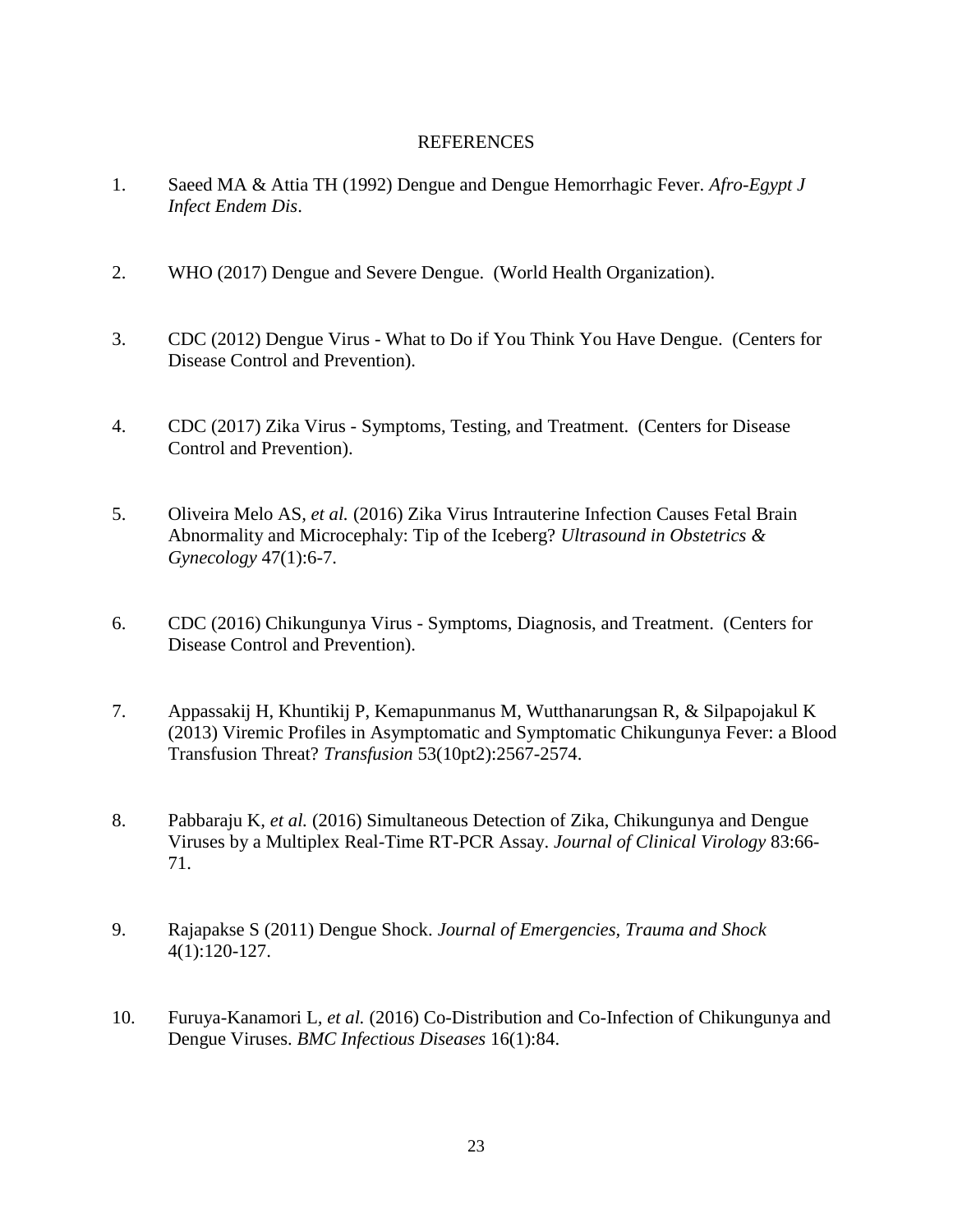- 11. Villamil-Gómez WE, González-Camargo O, Rodriguez-Ayubi J, Zapata-Serpa D, & Rodriguez-Morales AJ (2016) Dengue, Chikungunya and Zika Co-Infection in a Patient from Colombia. *Journal of Infection and Public Health* 9(5):684-686.
- 12. Tang Y-W, Procop GW, & Persing DH (1997) Molecular Diagnostics of Infectious Diseases. *Clinical Chemistry* 43(11):2021.
- 13. Petti CA, Polage CR, Quinn TC, Ronald AR, & Sande MA (2006) Laboratory Medicine in Africa: A Barrier to Effective Health Care. *Clinical Infectious Diseases* 42(3):377-382.
- 14. McNerney R (2015) Diagnostics for Developing Countries. *Diagnostics* 5(2):200-209.
- 15. Wu G & Zaman MH (2012) Low-Cost Tools for Diagnosing and Monitoring HIV Infection in Low-Resource Settings. (World Health Organization), pp 914-920.
- 16. CDC (2017) Diagnostic Tests for Zika Virus. (Centers for Disease Control and Prevention).
- 17. Laue T, Emmerich P, & Schmitz H (1999) Detection of Dengue Virus RNA in Patients after Primary or Secondary Dengue Infection by Using the TaqMan Automated Amplification System. *Journal of Clinical Microbiology* 37(8):2543-2547.
- 18. Corman VM*, et al.* (2016) Assay Optimization for Molecular Detection of Zika Virus. *Bulletin of the World Health Organization* 94(12):880.
- 19. Weidemaier K, Carrino J, Curry A, Connor JH, & Liebmann-Vinson A (2015) Advancing Rapid Point-of-Care Viral Diagnostics to a Clinical Setting. *Future Virology* 10(3):313-328.
- 20. Creswell J*, et al.* (2014) Results from Early Programmatic Implementation of Xpert MTB/RIF Testing in Nine Countries. *BMC Infectious Diseases* 14:2-2.
- 21. Mullis KB (1987) Process for Amplifying Nucleic Acid Sequences. (US Patent 4,683,202).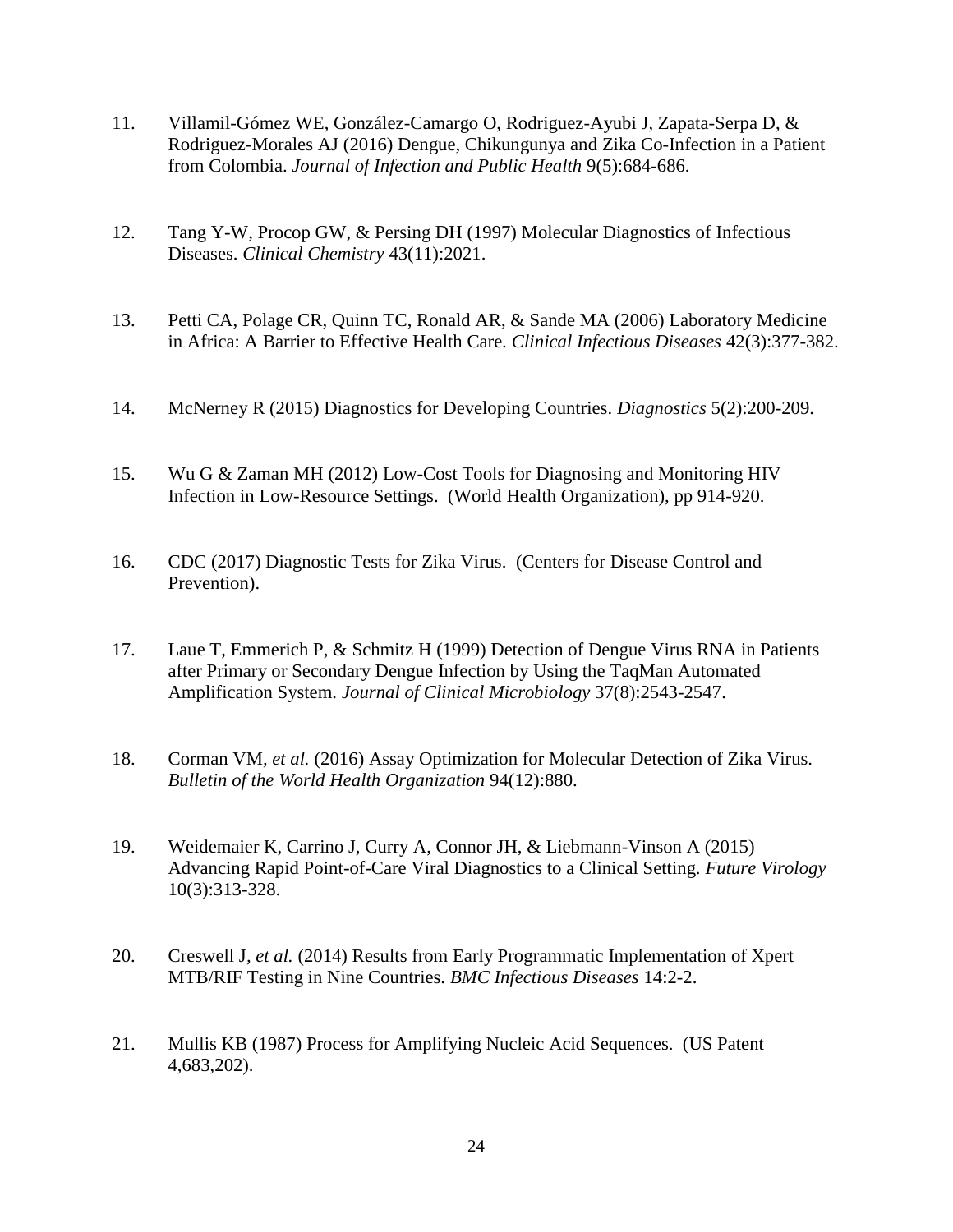- 22. Heid CA, Stevens J, Livak KJ, & Williams PM (1996) Real-Time Quantitative PCR. *Genome Research* 6(10):986-994.
- 23. Goff SP (1990) Retroviral Reverse Transcriptase: Synthesis, Structure, and Function. *JAIDS Journal of Acquired Immune Deficiency Syndromes* 3(8).
- 24. Adams NM, Gabella WE, Hardcastle AN, & Haselton FR (2016) Adaptive PCR Based on Hybridization Sensing of Mirror-Image L-DNA. *Analytical Chemistry* 89(1):728-735.
- 25. Garbesi A*, et al.* (1998) Chirally-Modifiedoligonucleotides and the Control of Gene Expression. The Case of L-DNAS And-RNAS. *Nucleosides & Nucleotides* 17(7):1275- 1287.
- 26. Anderson DJ, Reischer RJ, Taylor AJ, & Wechter WJ (1984) Preparation and Characterization of Oligonucleotides of D-and L-2'Deoxyuridine. *Nucleosides & Nucleotides* 3(5):499-512.
- 27. CDC (DENV-1-4 Real-Time RT-PCR Assay for Detection and Serotype Identification of Dengue Virus. Instructions for Use Package Insert. (Centers for Disease Control and Prevention).
- 28. Jesse JW*, et al.* (2016) Single-Reaction Multiplex Reverse Transcription PCR for Detection of Zika, Chikungunya, and Dengue Viruses. *Emerging Infectious Disease Journal* 22(7):1295.
- 29. Ke G*, et al.* (2012) L-DNA Molecular Beacon: a Safe, Stable, and Accurate Intracellular Nano-Thermometer for Temperature Sensing in Living Cells. *Journal of the American Chemical Society* 134(46):18908-18911.
- 30. You Y, Tataurov AV, & Owczarzy R (2011) Measuring Thermodynamic Details of DNA Hybridization Using Fluorescence. *Biopolymers* 95(7):472-486.
- 31. Kim Y, Yang CJ, & Tan W (2007) Superior Structure Stability and Selectivity of Hairpin Nucleic Acid Probes with an L-DNA Stem. *Nucleic Acids Research* 35(21):7279-7287.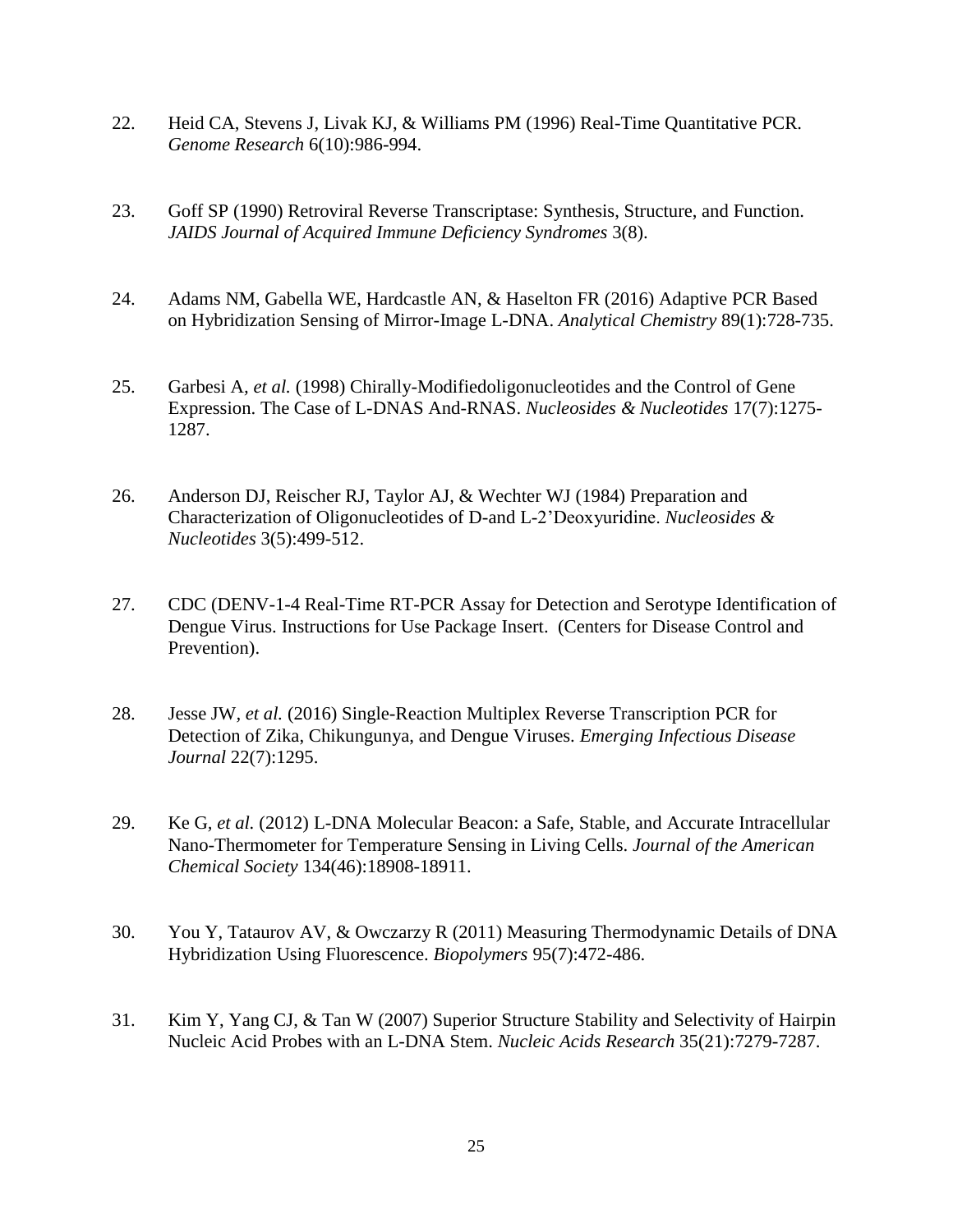#### APPENDIX

<span id="page-30-0"></span>All data can be found in the Haselton Lab Dropbox in the folders Gates Phase 1.5 > Temperature Probes > Data > Adaptive RT-PCR CDZ Data (Erin's Thesis). Each data file contains the information listed below:

### **CHIKV Amplification (Adaptive PCR)**

10<sup>3</sup> copies/µL: 20180205\_161218 20180205\_172307 20180206\_113246 10<sup>2</sup> copies/µL: 20180208\_114058 20180208\_140721 20180302\_135515 10<sup>1</sup> copies/µL: 20180222\_131519 20180222\_145916 10<sup>0</sup> copies/µL: 20180222\_163119 20180223\_115455

## **DENV Amplification (Adaptive PCR)**

10<sup>3</sup> copies/µL: 20180130\_165130 20180131\_103617 20180201\_133500 10<sup>2</sup> copies/µL: 20180130\_123831 20180130\_183337 20180201\_122043 10<sup>1</sup> copies/µL: 20180214\_113658 20180214\_153046 20180214\_175636 10<sup>0</sup> copies/µL: 20180214\_141951 20180214\_164655 20180215\_102435

## **ZIKV Amplification (Adaptive PCR)**

10<sup>3</sup> copies/µL: 20180118\_112140 20180213\_142425 20180213\_162638 10<sup>2</sup> copies/µL: 20180202\_124059 20180213\_124118 20180223\_152010 10<sup>1</sup> copies/µL: 20180202\_112934 20180213\_110856 20180223\_163641 10<sup>0</sup> copies/µL: 20180212\_155722 20180212\_144859 20180223\_175314

## **No Template Control (Adaptive PCR)** 20180122\_143702

20180208\_123353 20180226\_165914

**CHIKV 10<sup>1</sup> + DENV 10<sup>1</sup> (Adaptive PCR)** 20180227\_144044 20180227\_171217

## **CHIKV 10<sup>1</sup> + ZIKV 10<sup>1</sup> (Adaptive PCR)** 20180228\_142938 20180228\_153924

20180228\_165550

**DENV 10<sup>1</sup> + ZIKV 10<sup>1</sup> (Adaptive PCR)** 20180227\_105842 20180227\_131957